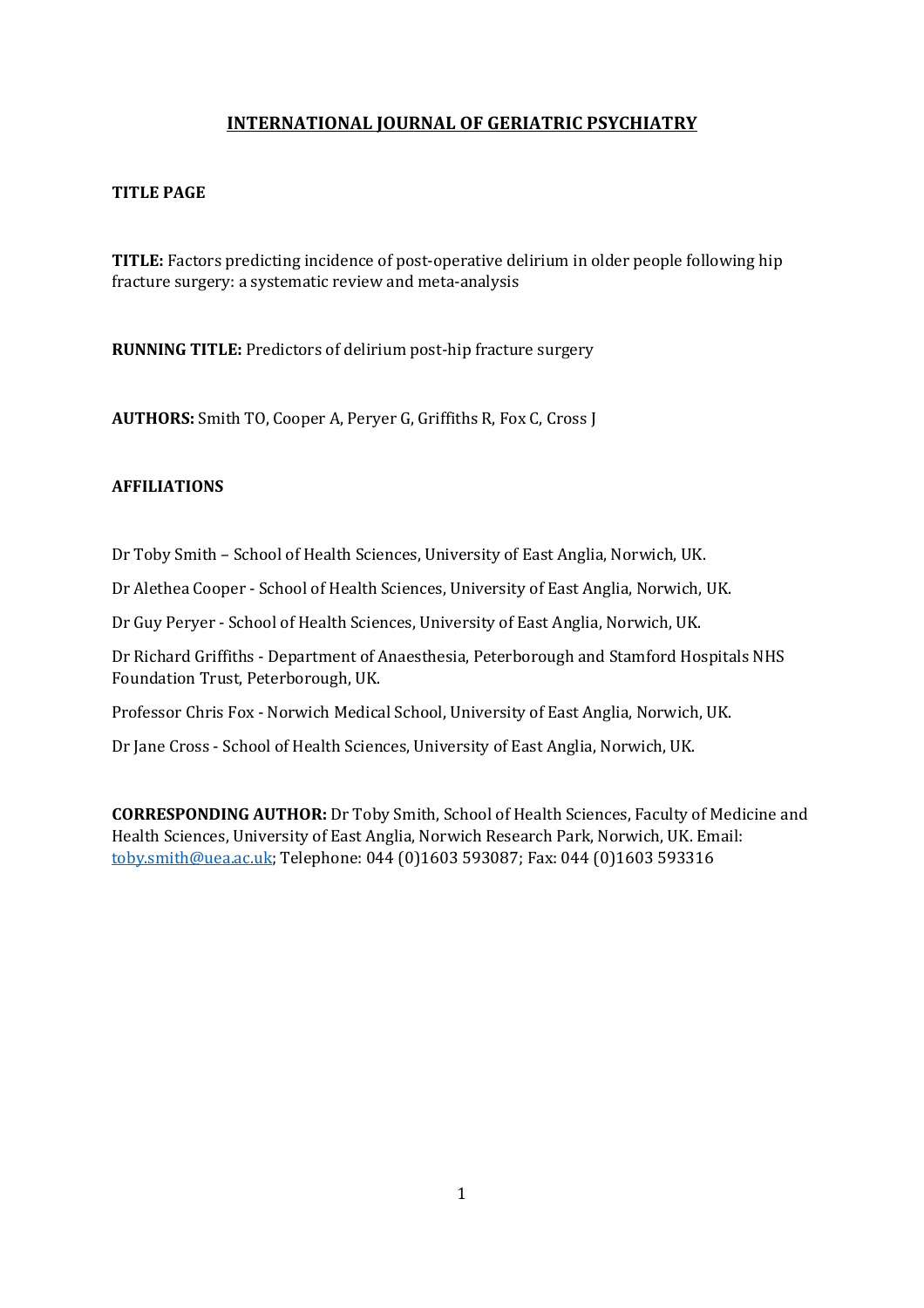#### **ABSTRACT**

**Objective:** Delirium is one of the most common complications following hip fracture surgery in older people. This study identified pre- and peri-operative factors associated with the development of post-operative delirium following hip fracture surgery.

**Methods:** Published and unpublished literature were searched to identify all evidence reporting variables on patient characteristics, on-admission, intra-operative and post-operative management assessing incident delirium in older people following hip fracture surgery. Pooled odds ratio (OR) and mean difference (MD) of those who experienced delirium compared to those who did not were calculated for each variable. Evidence was assessed using the Downs and Black appraisal tool and interpreted using the GRADE approach.

**Results:** 6704 people (2090 people with post-operative delirium) from 32 studies were analysed. There was moderate evidence of nearly a two-times greater probability of post-operative delirium for those aged 80 years and over (OR: 1.77; 95% CI: 1.09, 2.87), whether patients lived in a care institution pre-admission (OR: 2.65; 95% CI: 1.79, 3.92), and a six-times greater probability of developing post-operative delirium with a pre-admission diagnosis of dementia (OR: 6.07, 95% CI: 4.84, 7.62). There was no association with intra-operative variables and probability of delirium.

**Conclusion:** Clinicians treating people with a hip fracture should be vigilant towards postoperative delirium if their patients are older, have pre-existing cognitive impairment and poorer overall general health. This is also the case for those who experience post-operative complications such as pneumonia or a urinary tract infection.

**Keywords:** Fractured neck of femur; proximal femoral fracture; anaesthetic; surgical optimisation; orthogeriatric care; delirium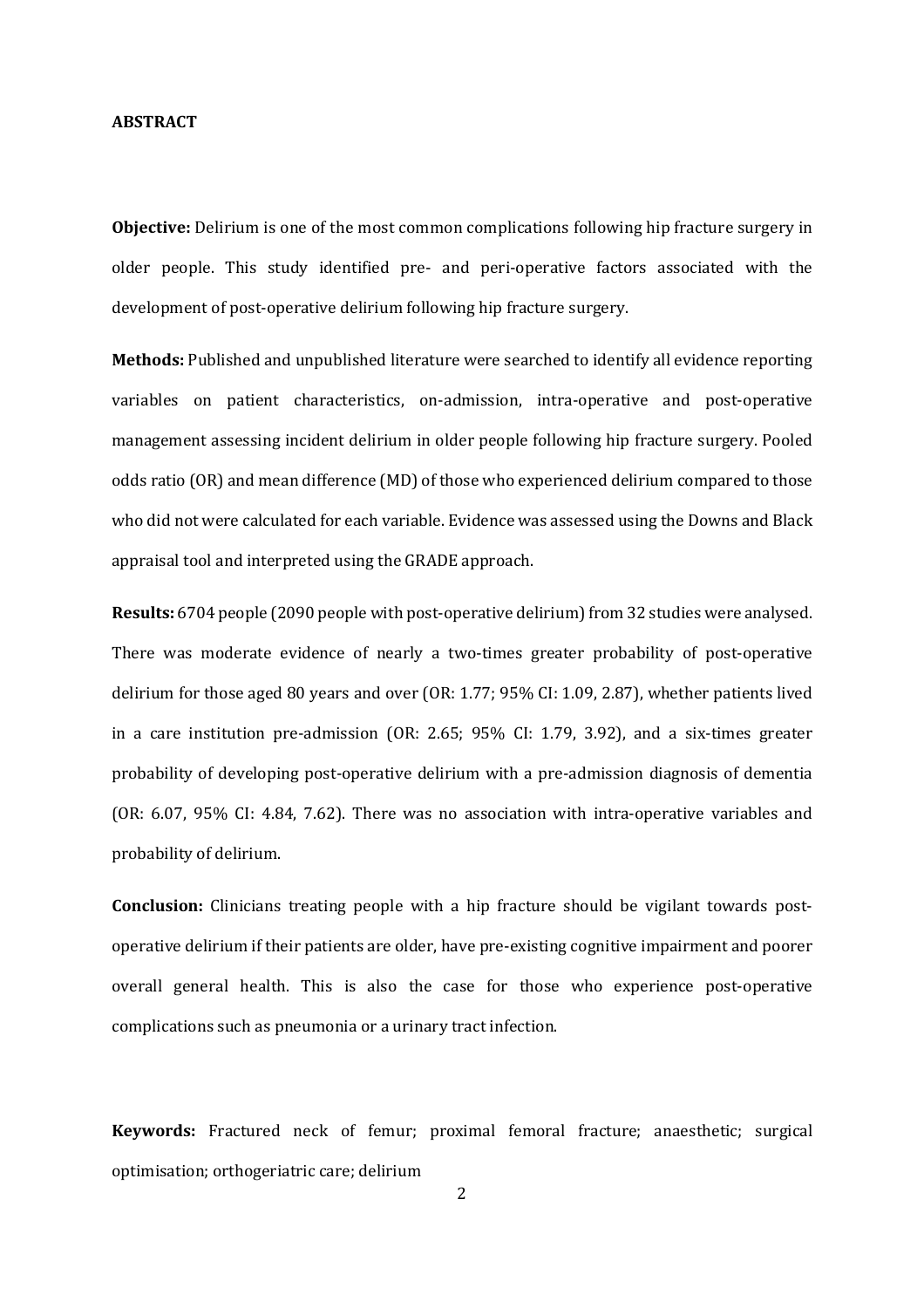**Word Count:** 3573

# **PROSPERO REGISTRATION:** CRD42016027845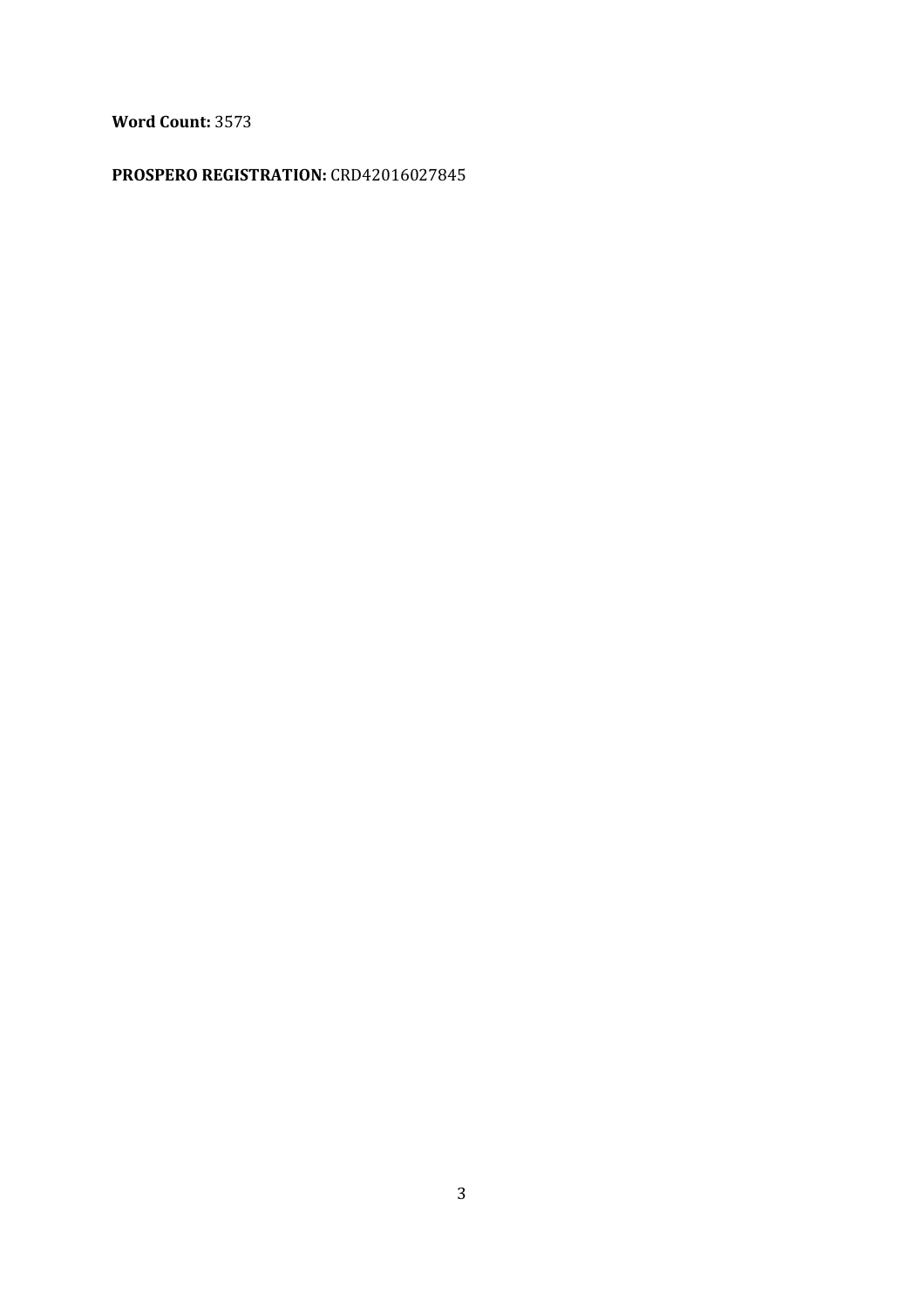#### **INTRODUCTION**

Delirium (sometimes called 'acute confusional state') is characterised by disturbed consciousness, cognitive function or perception, which has an acute onset and fluctuating course. The incidence of post-operative delirium following hip fracture surgery has been estimated to be between 4% and 53%, and is the most common surgical complication for older people following surgery (Rizk *et al*., 2016). The consequences of experiencing delirium include higher mortality rates, hospital-acquired complications, persistent cognitive impairments, poor functional recovery after surgery, and increased healthcare costs (Martocchia *et al*., 2015). Patients undergoing hip fracture surgery will experience delirium three-times more often than those who have non-orthopaedic surgery procedures (Jagmin, 1998). Given these consequences and the high prevalence of delirium following hip fracture surgery in this population, the identification of people at risk and the implementation of preventative strategies to reduce mortality or morbidity is highly desirable.

Whilst the pathophysiological mechanisms remain unclear, it is universally acknowledged that a number of important factors are associated with increased risk of delirium following surgery (Bitsch *et al*., 2006). These have included: older age; dementia and memory problems; and visual or hearing difficulties (Adunsky *et al*., 2003; Bruce *et al*., 2007).

Previous systematic reviews have explored possible factors which may predict which people experience post-operative delirium following hip fracture surgery (Adunsky *et al*., 2003; Bruce *et al*., 2007; Oh *et al*., 2015; Yang *et al*., 2016). However, a number of papers have been published in the last 12 months which may provide additional data to support or refute previous conclusions. Furthermore previous systematic reviews have not explored the relationship between intra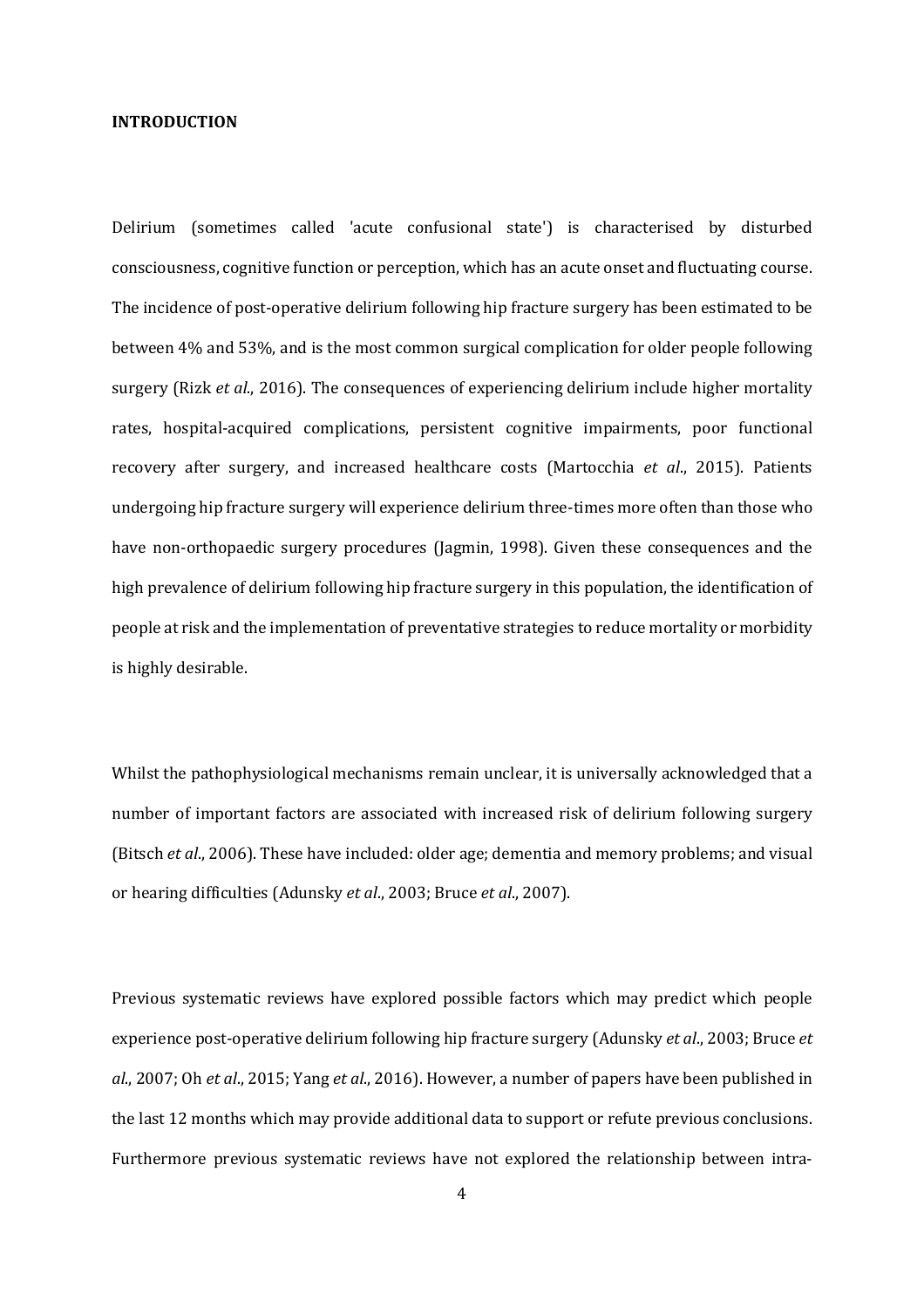operative factors and post-operative delirium. The aim of this study was to examine the available literature and determine the effects of pre-, intra- and early post-operative factors on the incidence of post-operative delirium in older people who undergo surgery for hip fracture.

#### **MATERIALS AND METHODS**

The systematic review was registered prior to commencing the search strategy (Registration number: CRD42016027845). The protocol deviations were: i) data on post-operative variables were collected to assess their relationship to the development of post-operative delirium; ii) the Cochrane Risk of Bias tool was not used to appraise the literature given that no randomised controlled trials were identified during the search strategy; and iii) odds ratio rather than relative risk were used to assess the probability of a candidate variable being associated with the development of post-operative delirium.

#### *Search Strategy*

An electronic search was performed using the following databases: Web of Science v5.19 (science and social science citation index), OVID MEDLINE(R) in-process & other Non-Indexed Citations & Ovid MEDLINE(R), EMBASE, the Cochrane Library (Cochrane Central Register of Controlled Trials (CENTRAL), Cochrane Database of Systematic Reviews) and the University of York Centre for Reviews and Dissemination Database. We also searched for unpublished and grey literature using the databases/trial registries: World Health Organization Clinical Trial Register, EU clinical trials register, ClinicalTrials.gov and OpenGrey. The search terms for MEDLINE are presented in **Supplementary Table 1**. These were adapted for each specific search database. All searches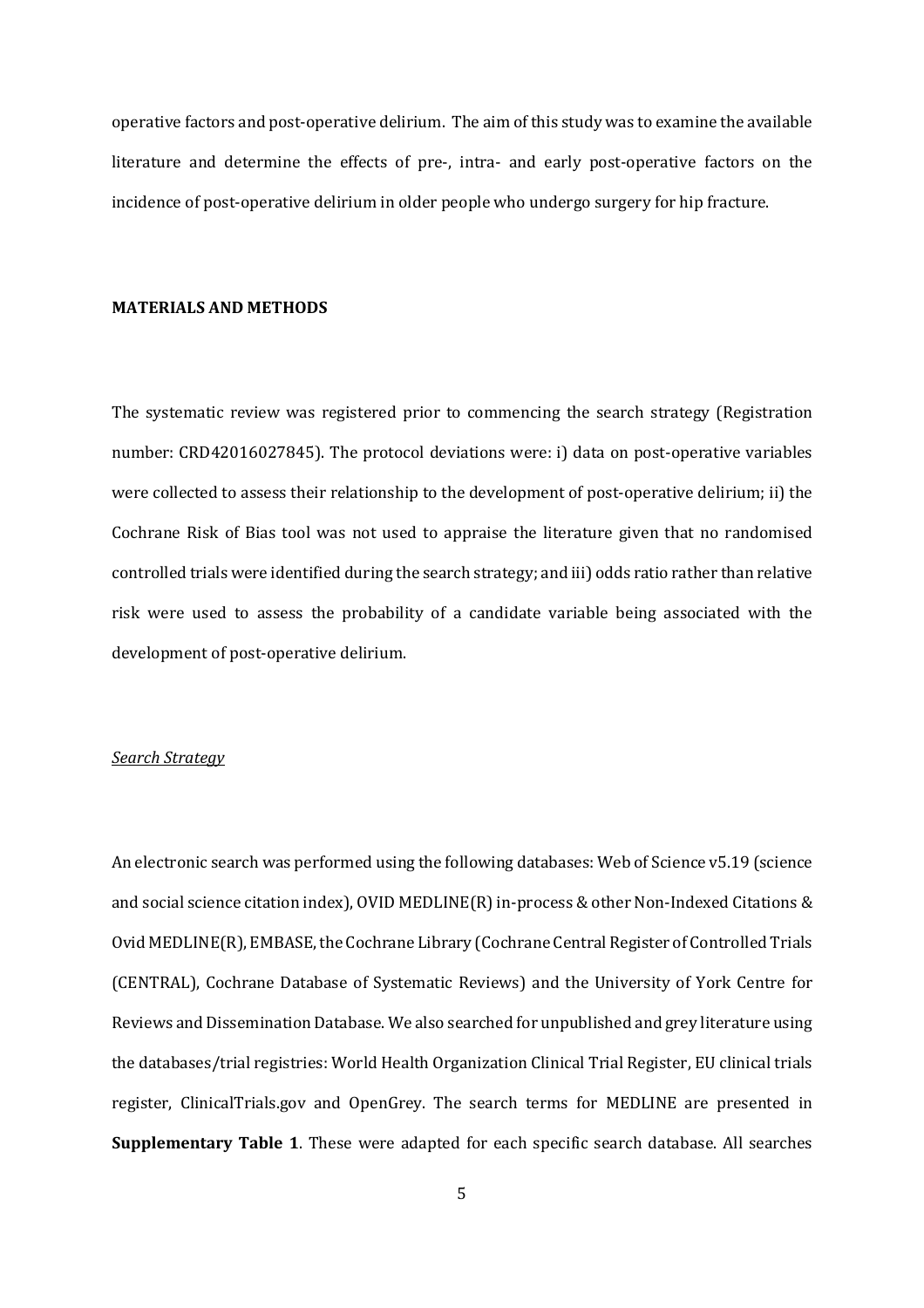were performed from database inception to 1st June 2016. A hand search was performed of the reference lists of all relevant reviews and relevant primary articles to identify any articles omitted by the electronic searches. Restrictions were not applied, such as language or age of publication. We included any studies published from 2000 to account for changes in healthcare and rehabilitation provision which were different in provision prior to this period (Smith *et al*., 2015).

### *Eligibility Criteria*

The eligibility criteria are presented below.

## Inclusion:

- Participants have undergone a surgical procedure for hip fracture fixation.
- Prospective or retrospective cohort study designs where a validated diagnostic screening tool for detecting delirium or cognitive impairment in older people was used to determine the presence/absence of delirium post-operatively.
- Randomised controlled trials (RCTs) investigating anaesthetic approaches e.g. regional anaesthesia versus general anaesthesia for older people (defined as a cohort with a mean or median aged 65 years or over) undergoing any surgical intervention for hip fracture.

## Exclusion:

• Studies where a validated diagnostic screening tool has not been used to define delirium at baseline (e.g. pre-operatively).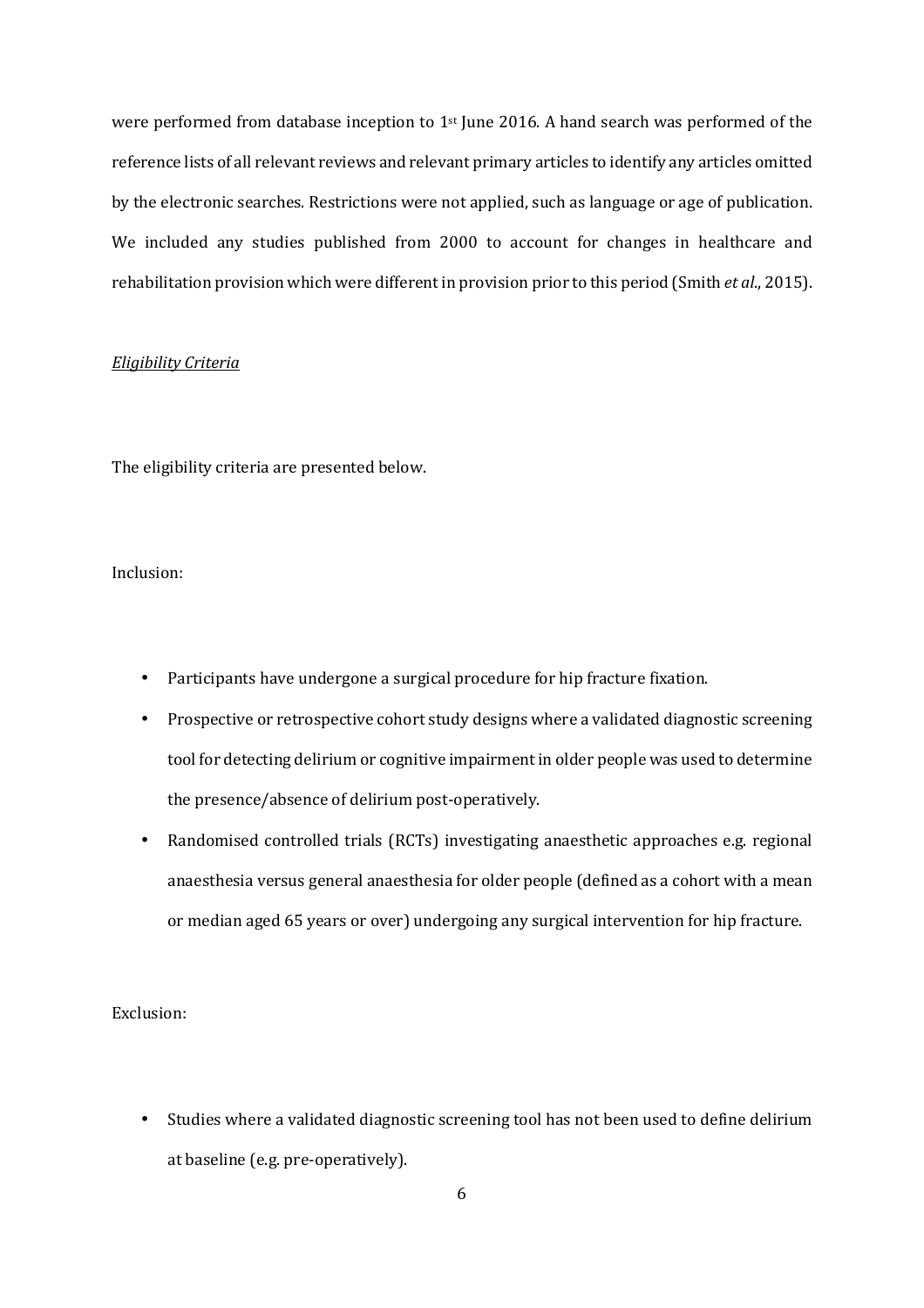- Mixed sample studies (e.g. hip and knee surgery) where the results for different operative type are not presented independently.
- Studies reporting patients who experience delirium tremens.

## *Study Identification*

The titles and/or abstracts of all search results were independently reviewed by two reviewers (AC, TS). The full-texts of all those deemed potentially eligible were gathered and reviewed against the criteria by the same two reviewers. Full-texts which met the eligibility criteria and were agreed by two reviewers (AC, TS) were included. Any disagreement on study eligibility was resolved through discussion until a consensus was reached.

#### *Data Extraction*

All data were independently extracted by two reviewers (AC, TS). This was performed using a pre-defined data extraction template. Data extracted included:

*Study variables*: country of study origin; number of participants; number of participants with preand post-operative delirium; number of participants with pre-operative cognitive impairment; methods of assessing delirium.

*Participant variables*: mean age; sex.

*Pre-operative/on-admission variables*: fracture type; surgical intervention; American Society of Anaesthesiology (ASA) grade; co-morbidities (such as dementia, stroke, hypertension, diabetes, cardiac failure, renal failure, pulmonary conditions); Charlson Comorbidity Index score (CCI);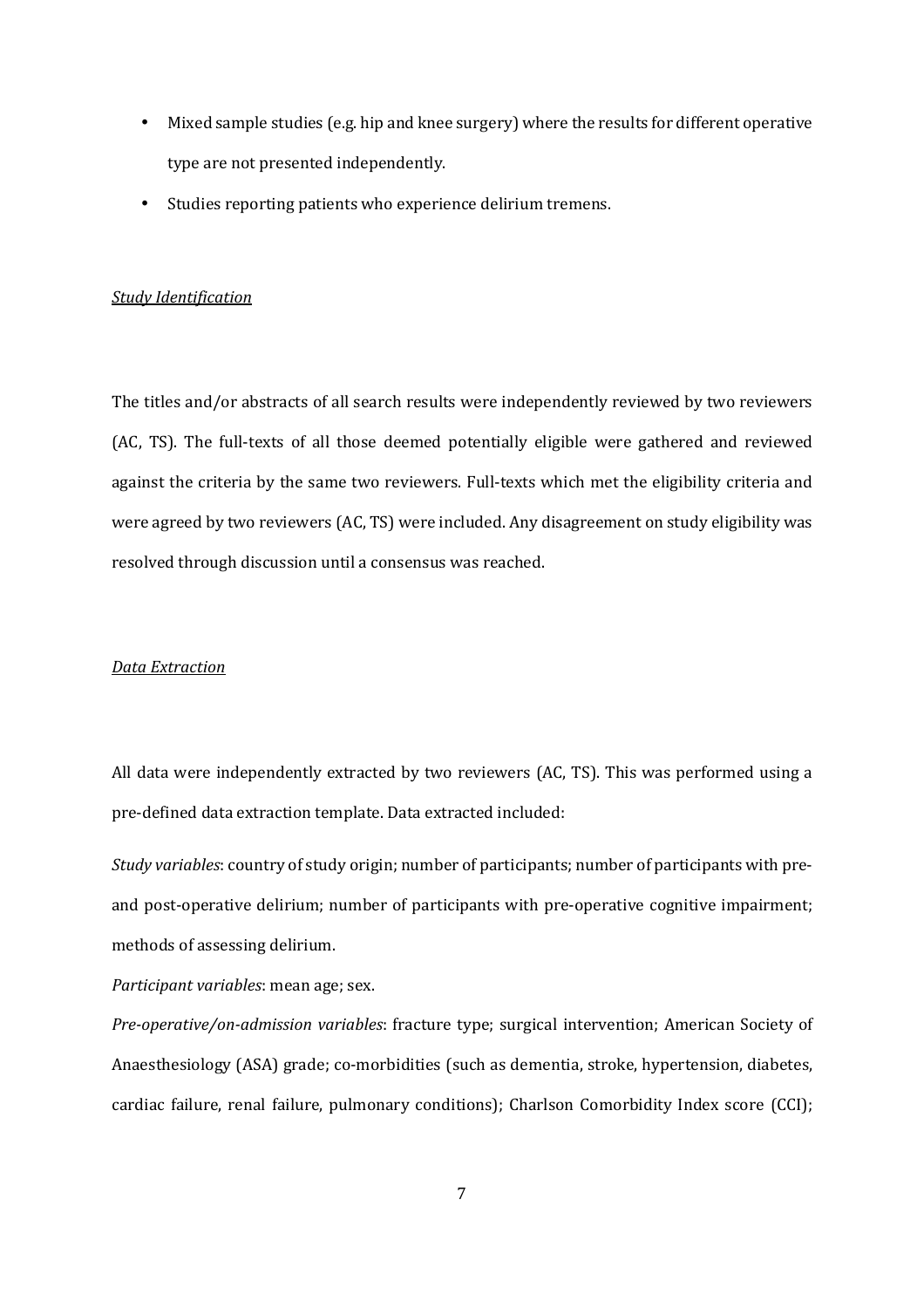medication use/prescription pre-admission and the frequency of specific medication prescription (such as antipsychotic medications).

*Intra-operative variables*: medication use; use of sedation; anaesthetic type and duration; intraoperative blood pressure; intra-operative blood loss; require

*Post-operative variables*: length of stay; post-operative medication requirements (particularly morphine use); post-operative complications.

## *Outcome Measures*

The primary outcome was the presence of delirium defined by a diagnostic screening tool validated for use with elderly people e.g. the Confusion Assessment Method (CAM) or delirium listed in clinical records. We planned to assess the frequency of delirium (absence or presence) pre-operatively and then at follow-up intervals of: i) initial post-operative period to Day 3 (immediate), ii) Day 4 to Day 7 (shorter-term), and iii) Day 8 to acute hospital discharge (longerterm). We assessed the risk of delirium in relation to each of the variables assessed on-admission, intra-operatively and post-operatively.

#### *Quality Assessment*

We assessed the quality of the evidence using the Downs and Black tool (Downs and Black, 1998). Critical appraisal was undertaken by one reviewer (AC) and verified by a second reviewer (TS). Disagreements were resolved through discussion with a third reviewer (JC) used to reach consensus when needed.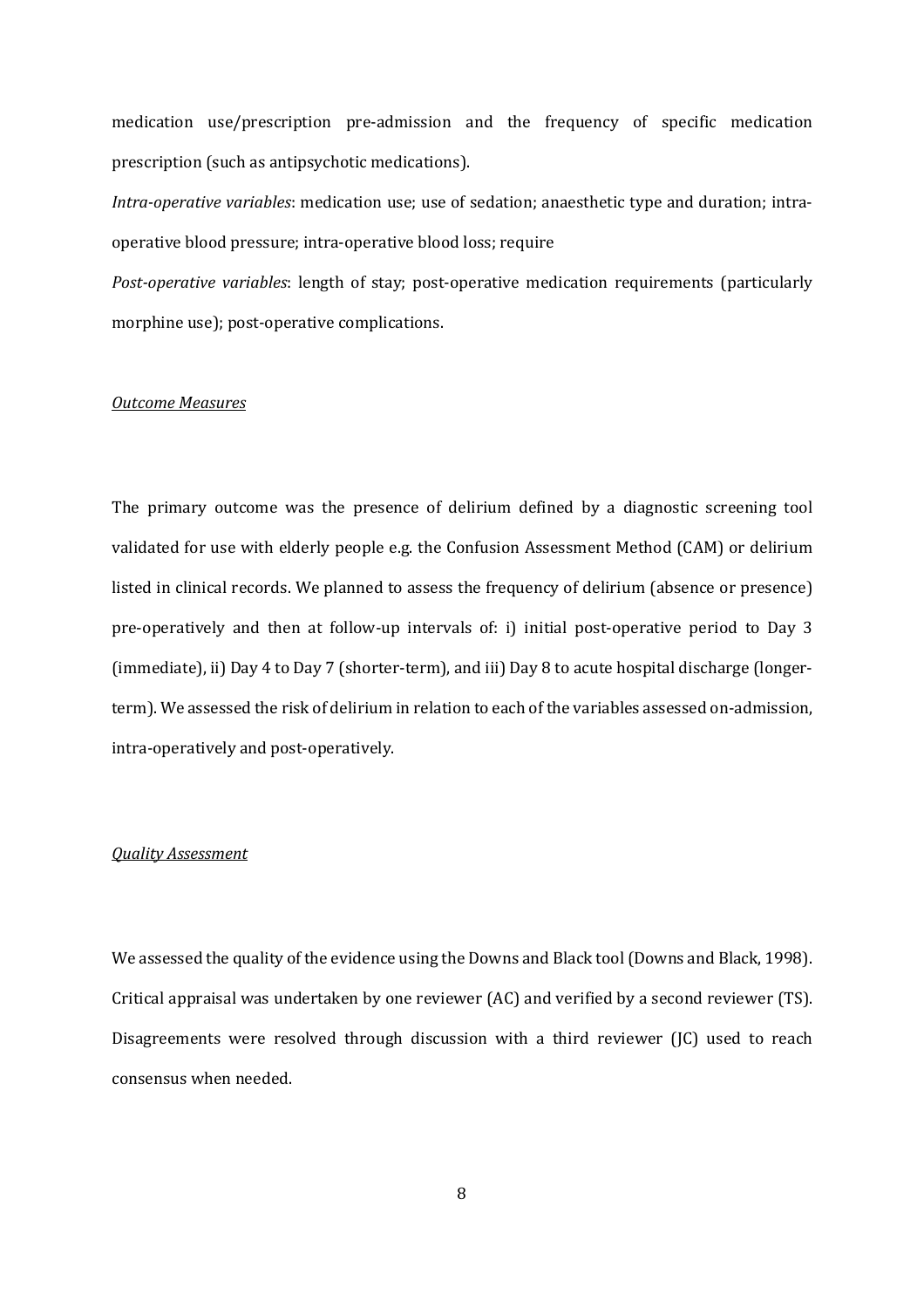### *Data Analysis*

The aim of the analysis was to determine what pre-, intra- or early post-operative (i.e. initial 72 hours) factors are associated with incident delirium in older people following hip fracture surgery. We therefore assessed the data extraction table for suitability of meta-analysis. Study heterogeneity was determined through visual examination of the data extraction table, assessing for between-study variability/similarity for participant characteristics, surgical and recovery pathway intervention, and study design and process. This was performed by three reviewers (AC, TS, JC). When there was agreement of moderate to high study heterogeneity, the results were analysed using a narrative approach. When there was low risk of study heterogeneity, a metaanalysis was deemed appropriate. In such an instance we pooled data on events of delirium at each follow-up period (initial/shorter-term/longer-term) to estimate the odds ratio (OR) of delirium for each assessment dichotomous factor. For continuous outcomes such as length of stay and blood loss, the mean difference (MD) was estimated for those who developed delirium versus those who did not. For all analyses, 95% confidence intervals (CI) and forest-plots were calculated. We estimated the statistical heterogeneity using the inconsistency variable (I2) test. When I<sup>2</sup> equated to 20% or more, a random-effects model was utilised. When I<sup>2</sup> equated to less than 20%, a fixed-effects model was utilised. Small study publication bias was assessed using funnel plot analyses for all intra-operative factors when 10 or more datasets are presented.

Each outcome was analysed using the GRADE approach [11]. Hence each individual analysis was assessed in four domains: precision, inconsistency, indirectness of study results, and publication bias, to determine whether the evidence for each specific outcome was high, moderate, low or very low quality [11].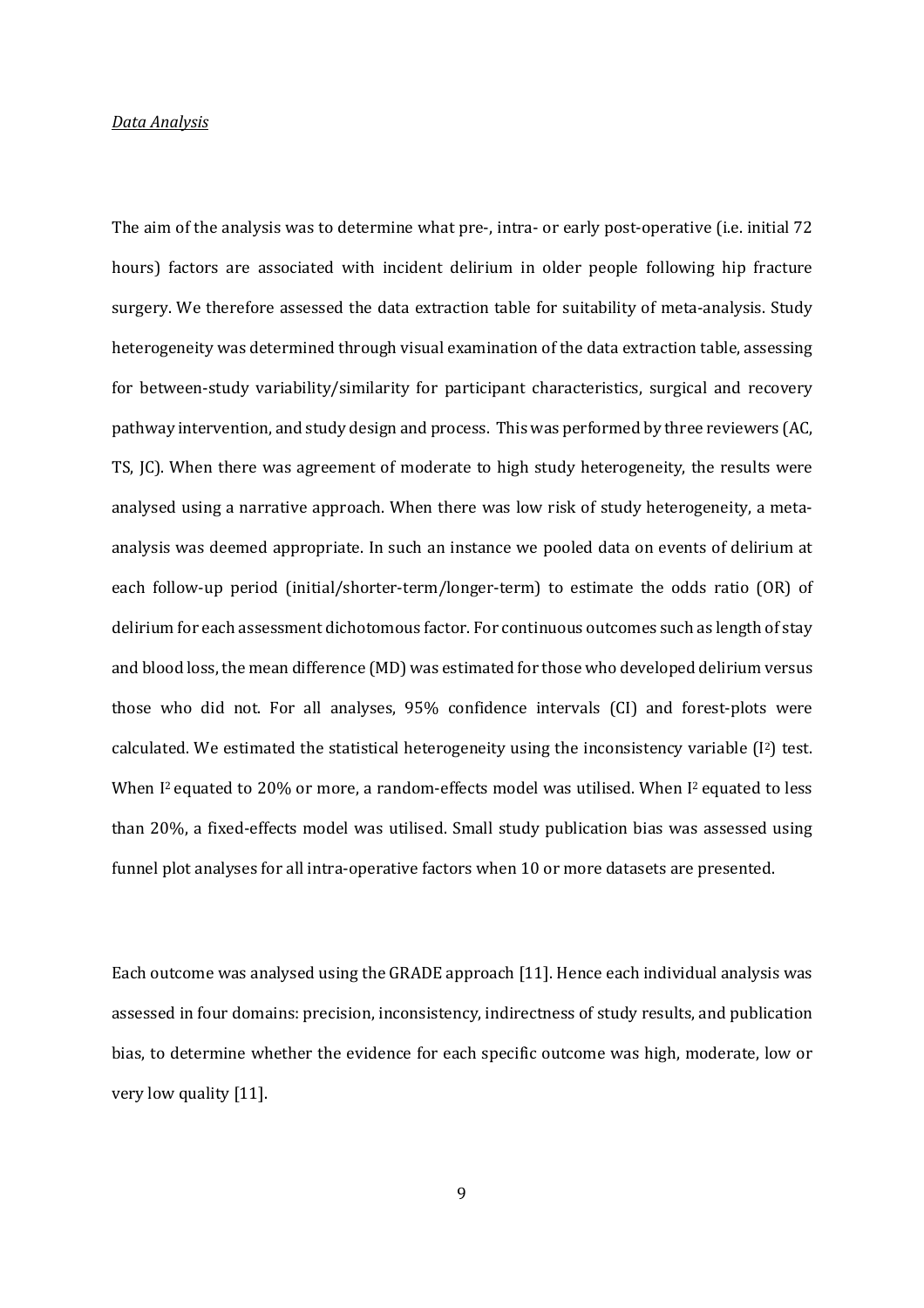#### **RESULTS**

### *Search Results*

The results of the search strategy are presented in **Figure 1**. A total of 6427 citations were identified. From these, 42 were potentially eligible. Based on the pre-defined eligibility criteria and full-text of these studies, 32 were identified as satisfying the criteria and included in the analysis.

#### *Publication Bias*

The results of the assessment for small sample size publication bias are presented as **Supplementary Figure 1**'s funnel plot. As this demonstrates, there was broadly a symmetrical funnel plot for the assessment of age, indicating a low risk of small sample size publication bias.

### *Quality Assessment*

A summary of the Downs and Black (1998) quality assessment are presented in **Supplementary Table 2**. Although the evidence was largely of high quality, there remained considerable variability in the quality of reporting. Papers frequently reported well the aims of their studies (100%), the main outcome measures (96%), and the probability values of their inferential analyses (91%) with low attrition within their cohorts (88%). However, only 16% of the papers reported fully the specific surgical and patient pathway following hip fracture, and only 34% of papers fully reported all important adverse events for their cohorts. There was no evidence of dataset data-mining in 84% of papers and whilst 94% of papers used appropriate statistical tools, only 78% adjusted for their analyses between the delirium and non-delirium groups by length of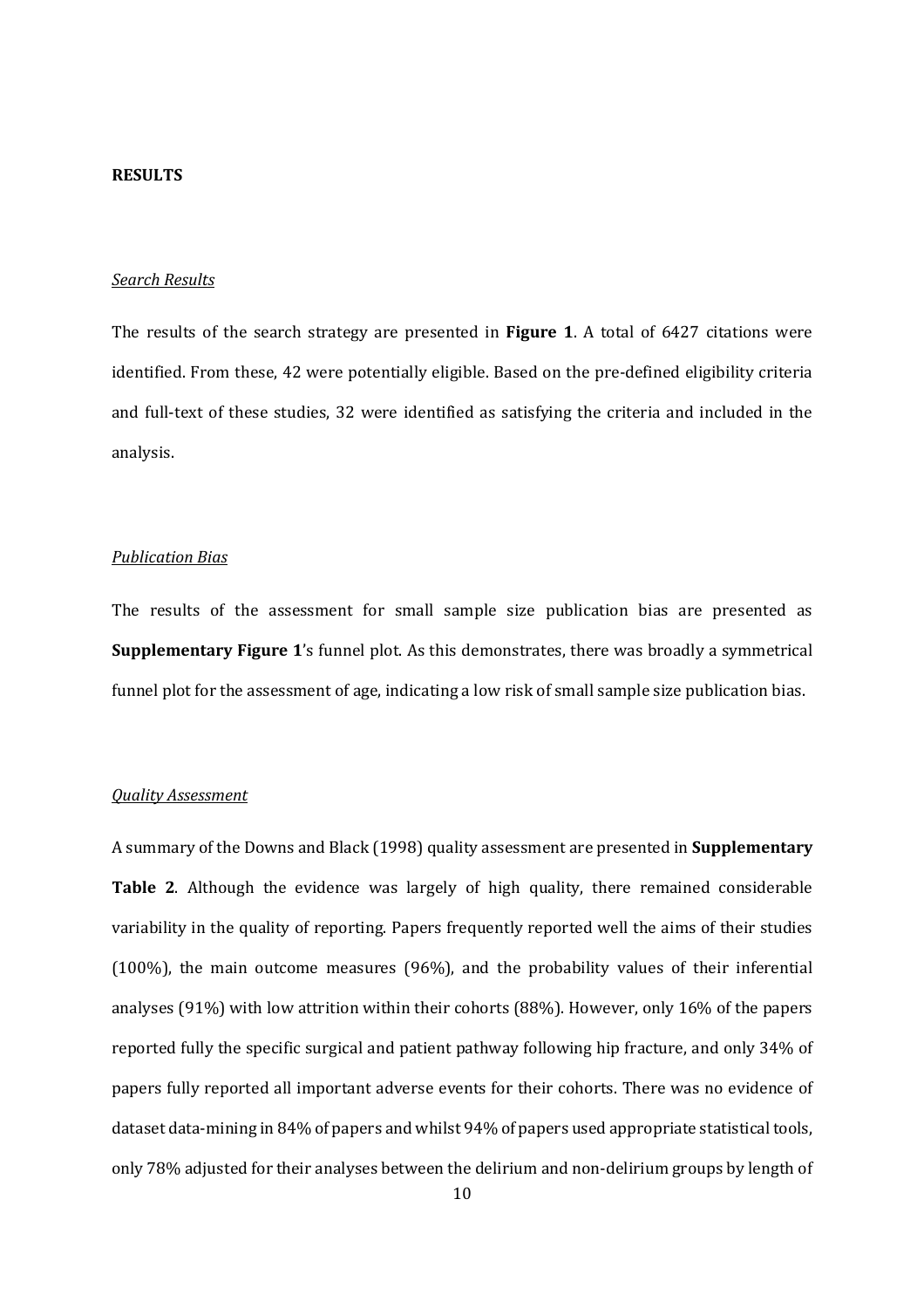follow-up. Only 34% of studies adjusted for confounders which may have affected the main findings. Whilst all papers recruited cases and controls from the same population at the same time, none of the papers assessed sample size to determine if analyses were sufficiently powered.

#### *Characteristics of Included Studies*

A summary of the characteristics of the included participants are presented in **Table 1**. A total of 6792 participants were included in the review. This included 2090 people who were assessed as having experienced delirium post-hip fracture surgery, and 4614 who did not experience delirium. Participants lost to follow-up was documented in five papers (Bitsch *et al*., 2006; Björkelund *et al*., 2011; Luger *et al*., 2014; Wang *et al*., 2008; Westhoff *et al*., 2013), accounting for 88 participants in total). From those who experienced delirium, mean age ranged from 73.7 years (Chrispal *et al*., 2010; Radinovic *et al*., 2014) to 88.3 years (Mézière *et al*., 2013), whilst in the nondelirium group, mean age ranged from 71.3 years (Chrispal *et al*., 2010) to 88.4 years (Luger *et al*., 2014).

The most commonly used delirium assessment tool was the CAM (Inouye *et al*., 1990) which was used alone in 20 studies (**Table 1**). The CAM was used in conjunction with the Delirium Rating Scale-Revised-98 (DRS-R-98) tool in two further studies (Westhoff *et al*., 2013; Nie *et al*., 2012), and in addition to the DRS-R-98 and Memorial Delirium Assessment Scale (MDAS) in Watne et al (2014). The Delirium Observation Screening (DOS) tool was used in Schuurmans et al (2003), the Short Portable Mental Status Questionnaire (SPMSQ) was used in Björkelund et al (2011), whilst Luger et al (2014) used the Diagnostic and Statistical Manual of Mental Disorders (DSM-4; Fourth Edition) to assess delirium. The Mini Mental State Examination (MMSE) was used alone in two studies (Bitsch *et al*., 2006; Papadopoulos *et al*., 2012), and with the Organic Brain Syndrome (OBS) in Edlund et al (2001). Ilango et al (2016) assessed delirium through a combination of the Pain assessment in Advanced Dementia Scale (PADS), Pittsburgh Agitation Scale (PAS) and Verbal Pain Scale (VPS).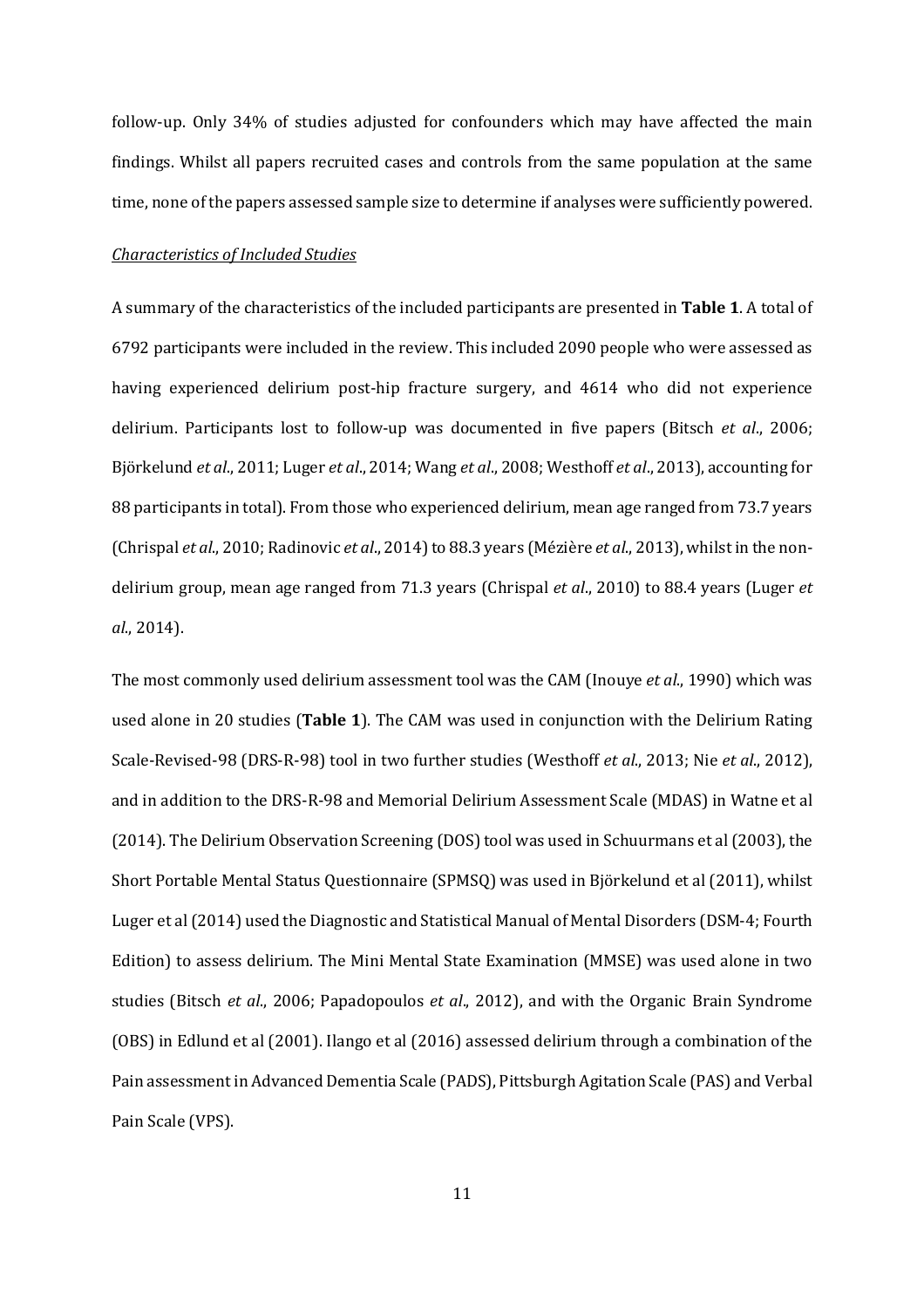#### *Meta-Analysis – On-Admission Variables*

A summary of the meta-analysis results for variables collected on-admission are presented in **Table 2**. There was no difference in probability of experiencing post-operative delirium based on patient sex, BMI or smoking history (p≥0.07). There was moderate quality evidence to suggest a nearly two-times greater probability of post-operative delirium with those aged 80 years or over (OR: 1.77 95% CI 1.09, 2.87; N=394). There was a mean difference in age of 2.9 years between those who demonstrated delirium compared to those who did not (MD: 2.91; 95% CI: 1.89, 3.93; N=4071; **Figure 2**). There was nearly a three-times greater probability of delirium in patients who were living in institutional residential care (OR: 2.65; 95% CI: 1.79, 3.92; N= 2257; **Supplementary Figure 2**), and those with post-operative delirium had a lower MMSE score (mean: 4 points) on admission compared to those without post-operative delirium (MD: -3.52; 95% CI: -4.07, -0.73; N=1275). There was low quality evidence to suggest a three-times greater chance of delirium for those with an on-admission MMSE score of less than 24 points (OR: 3.44; 95% CI: 1.78, 6.66; N=260).

There was moderate quality evidence to suggest those with visual impairment had a two-fold greater in chance of post-operative delirium compared to those without (OR: 2.02; 95% CI: 1.02, 4.04; N=1179; **Supplementary Figure 3**). There was moderate quality evidence that onadmission comorbidities including cardiac failure (OR: 3.23; 95% CI: 1.84, 5.66; N=2120), dementia (OR: 6.07; 95% CI: 4.84, 7.62; N=2355), depression (OR: 2.61; 95% CI: 1.07, 6.34; N=905) and stroke (OR: 3.55; 95% CI: 1.56, 8.07; N=2036) increased the probability of experiencing delirium. There was low quality evidence to suggest a greater probability of experiencing post-operative delirium with a history of renal failure (OR: 13.00; 95% CI: 2.88, 58.70; N=454) or Parkinson's Disease (OR: 2.80; 95% CI: 1.24, 6.34; N=1254). However, there was no significant difference in probability of post-operative delirium for diabetes mellitus, hypertension, atrial fibrillation, COPD, cancer (undefined what type), or hearing impairment (p≥0.06; **Table 2**).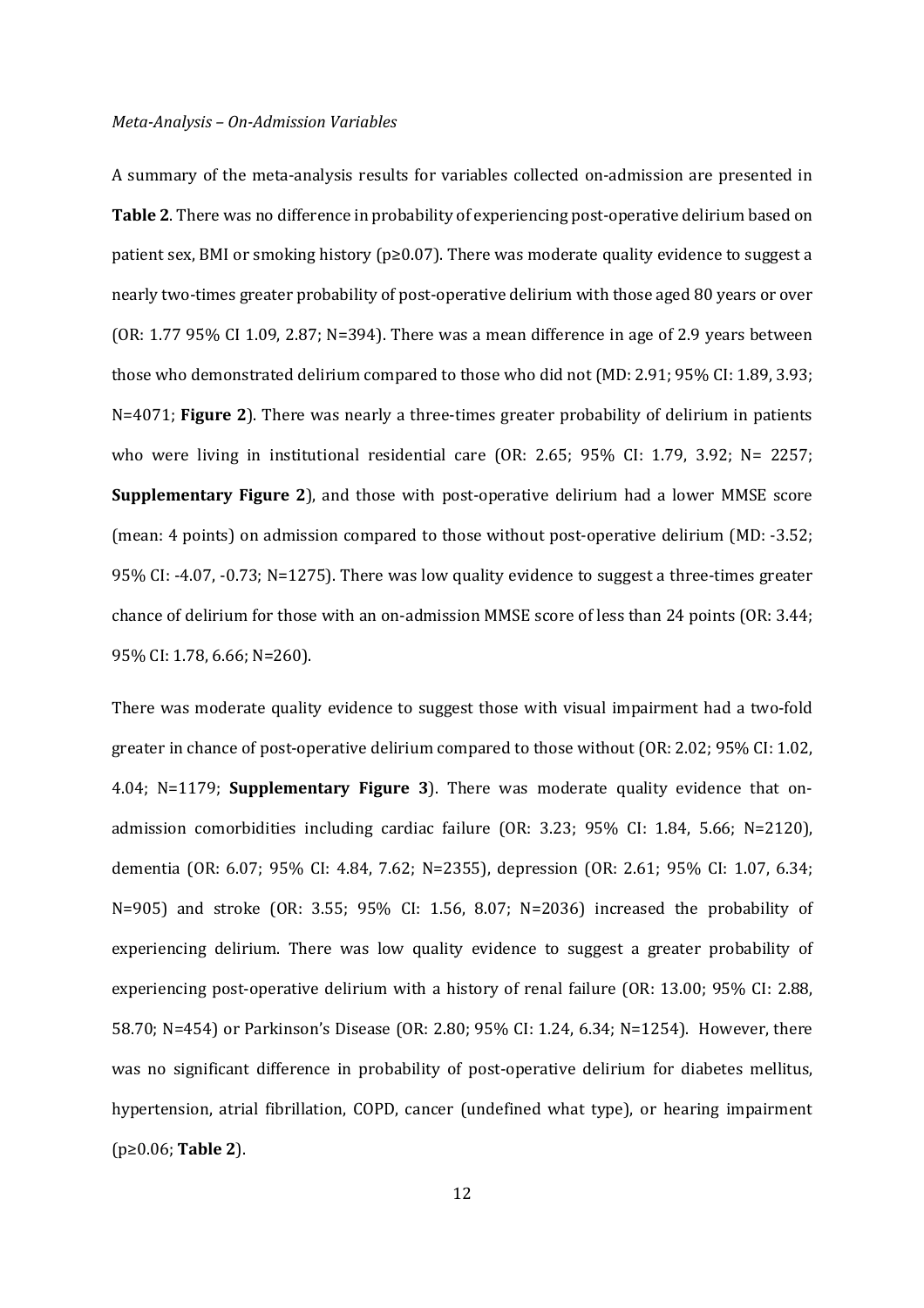There was no significantly greater chance of experiencing post-operative delirium in people who demonstrated a CCI score of greater than three (OR: 1.92; 95% CI: 0.78, 4.69; N=120). Although there was evidence of a lower chance of post-operative delirium in those who had a ASA Grade 1 (OR: 0.25; 95% CI: 0.11, 0.58; N=722) and ASA Grade 2 (OR: 0.48; 95% CI: 0.28, 0.81; N=924), there was moderate quality evidence that those with a ASA Grade 3 (OR: 2.23; 95% CI: 1.67, 2.98; N=924), or ASA Grade 4 (OR: 2.55; 95% CI: 1.29, 5.03; N=863) were over two-times more likely to experience post-operative delirium.

There was no significant difference in probability of post-operative delirium based on fracture type (p≥0.55; **Supplementary Figure 4**) or prescription of antidepressants prior to admission (p=0.44). There was however, low quality evidence that those prescribed anti-psychotic medications were at greater chance of experiencing post-operative delirium (OR: 2.33; 95% CI: 1.22, 4.42; N=603). There was also low quality evidence that the greater the number of prescribed medications was associated with experiencing post-operative delirium (MD: 0.64; 95% CI: 0.25, 1.02; N=632).

### *Meta-Analysis – Intra-operative Variables*

There was no significant difference in intra-operative variables between those who experienced post-operative delirium following hip fracture surgery and those who did not for the nine variables assessed (p≥0.12; **Table 3**). This included anaesthetic type, intra-operative blood loss and duration until surgery.

## *Meta-Analysis – Post-operative Variables*

A summary of the meta-analysis findings from the post-operative variables is presented in **Table 3**. There was lower quality evidence of a nearly three-fold increase in the chance of post-operative delirium with post-operative use of morphine (OR: 2.95; 955 CI: 1.09, 8.12; N=144), but no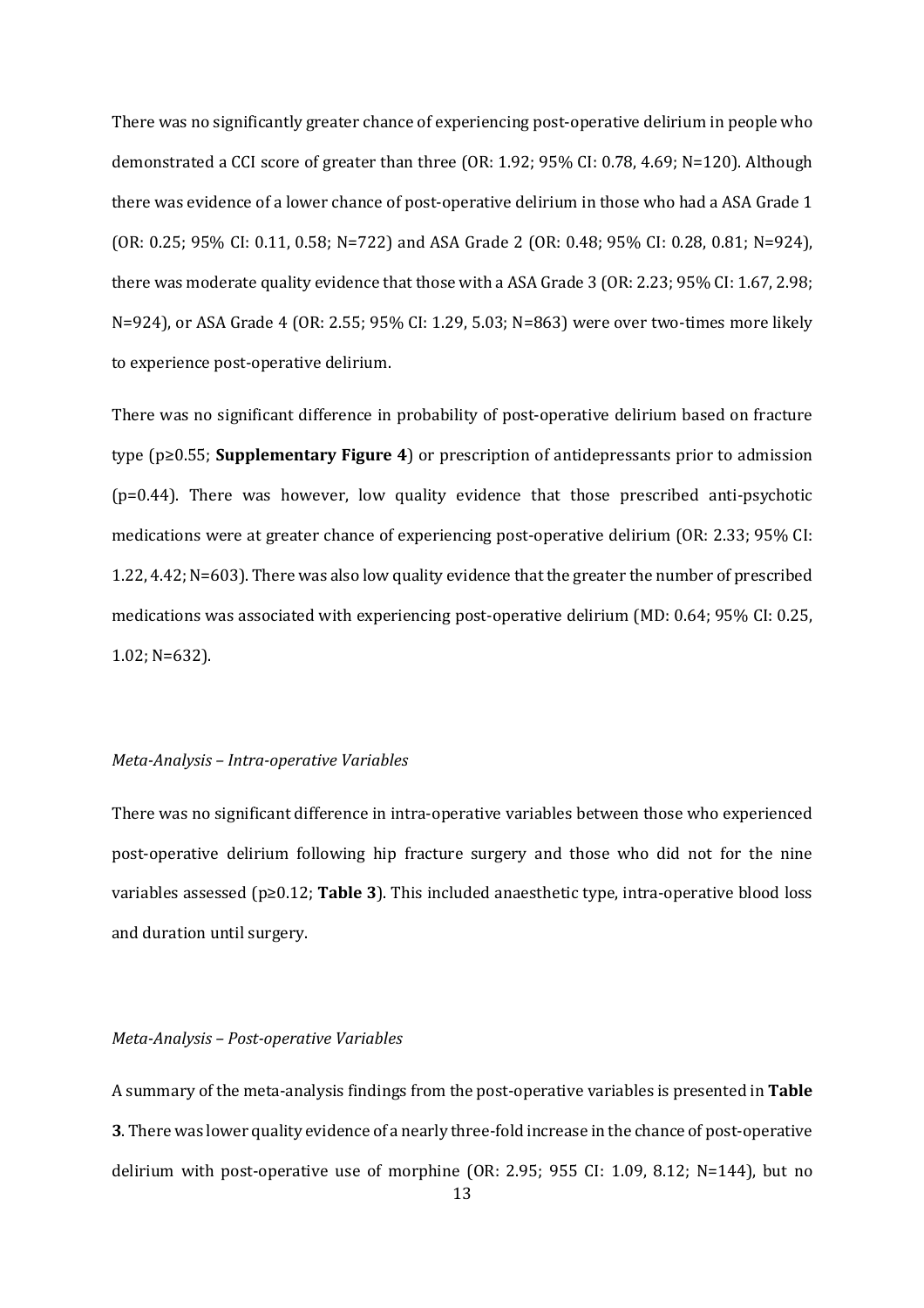association between length of hospital stay and the development of post-operative delirium (MD: 0.75 days; 95% CI: -0.03, 1.53; N=985). There was moderate quality evidence to suggest those who experienced post-operative pneumonia (OR: 2.97; 95% CI: 1.06, 8.35; N=440), or a urinary tract infection (OR: 3.52; 95% CI: 1.72, 7.22; N=536) were at nearly three-times and four-times greater chance of post-operative delirium respectively. There were however no associations between post-operative stroke (p=0.20), pulmonary (p=0.54) or thromboembolic complications (p=0.72) and post-operative delirium.

## **DISCUSSION**

The findings of this analysis suggest that whilst a number of on-admission and patient characteristics, most notably age, dementia and overall general health are indicative of the probability of experiencing delirium following hip fracture surgery, intra-operative factors do not appear to influence the prevalence of delirium based on normal clinical practice. Post-operatively, experiencing complications such as pneumonia or urinary tract infection and morphine prescription influence the probability of developing delirium. The evidence underpinning these recommendations is largely of moderate quality.

Comorbidities, as assessed using the ASA system were associated with the development of delirium. Those with an ASA Grade 3 or 4 had a two-fold increase in chance of experiencing delirium (**Table 4**). This has been previously demonstrated in patients from other surgical specialities including gastrointestinal (Scholz *et al*., 2016), spinal (Soroceanu *et al*., 2016) and colorectal (Tei *et al*., 2016). This measure of the severity of illness appears to have a clearer association with post-operative delirium compared to CCI (**Table 4**), which assesses the number of specific medical comorbidities. These findings are also seen in the literature where CCI appears less clearly associated with the incidence of delirium in an older population (Miu *et al*., 2016;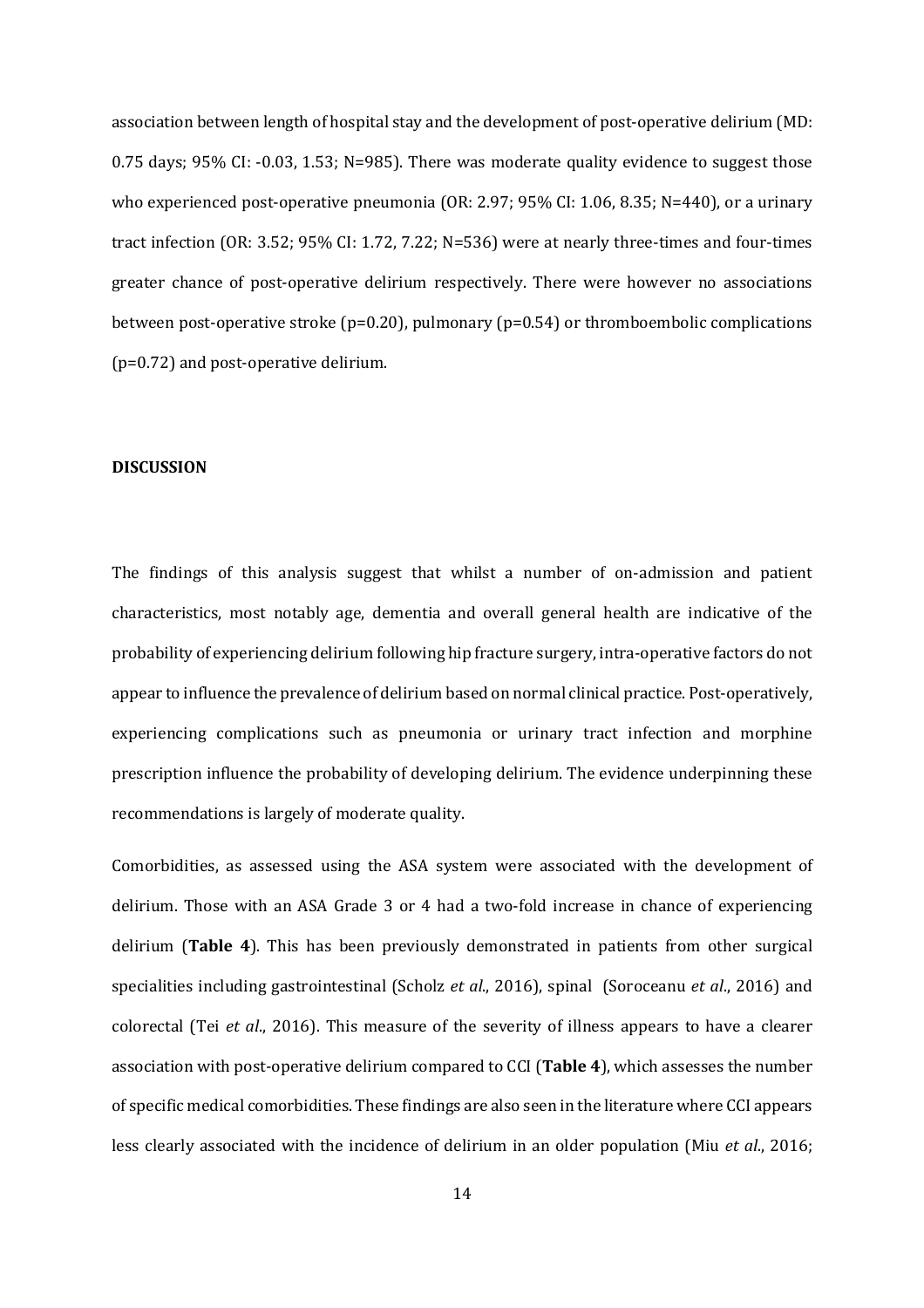Massimo *et al*., 2016). We therefore suggest that an ASA Grade 3 or above is a stronger predictor of post-operative delirium for people with hip fracture than the CCI score.

The findings from this study indicate that there is no association between the duration from admission to surgery and post-operative delirium. This study was only able to assess overall duration and it was not possible to evaluate whether the time-point patients were at within that specific period of time affected risk. In contrast Bo et al (2016) reported that a length of stay in an emergency department of greater than 10 hours was associated with a two-fold increased probability of incident delirium in individuals aged 75 years and over. Further analyses examining the patient pathway and duration spent in the emergency department, medical/surgical assessment units, orthopaedic wards and rehabilitation would be valuable to begin to explore where interventions may be best implemented to reduce the risk of delirium during the patient's hospital admission. Similarly, it remains unclear from these data whether there is a difference in the risk of delirium between admission onto an orthogeriatric ward or a standard orthopaedic ward. This has been previously reported in one trial suggesting no difference in incident delirium rates (p=0.51)(Watne *et al.,* 2014); however, further specific exploration of the influence of this on delirium rates is warranted.

The finding that morphine use is associated with increased probability of delirium has been previously reported in non-hip fracture cohorts. Grandahl et al (2016) reported the association with delirium and morphine use in cancer care, as well as with other medications such as benzodiazepine. Despite our results indicated that those on antipsychotic medications on admission were significantly more likely to experience post-operative delirium; there was insufficient data to identify a potential association with anticholinergic medications, such as benzodiazepine. Anticholinergics have been associated with cognitive impairment (Fox *et al*., 2014), reduced functional recovery (Sakel *et al*., 2015) and increased incident delirium in nonsurgical elderly cohorts (Naja *et al*., 2016). Siddiqi et al (2016) reported that there remains no clear evidence as to whether cholinesterase inhibitors or antipsychotic medications reduce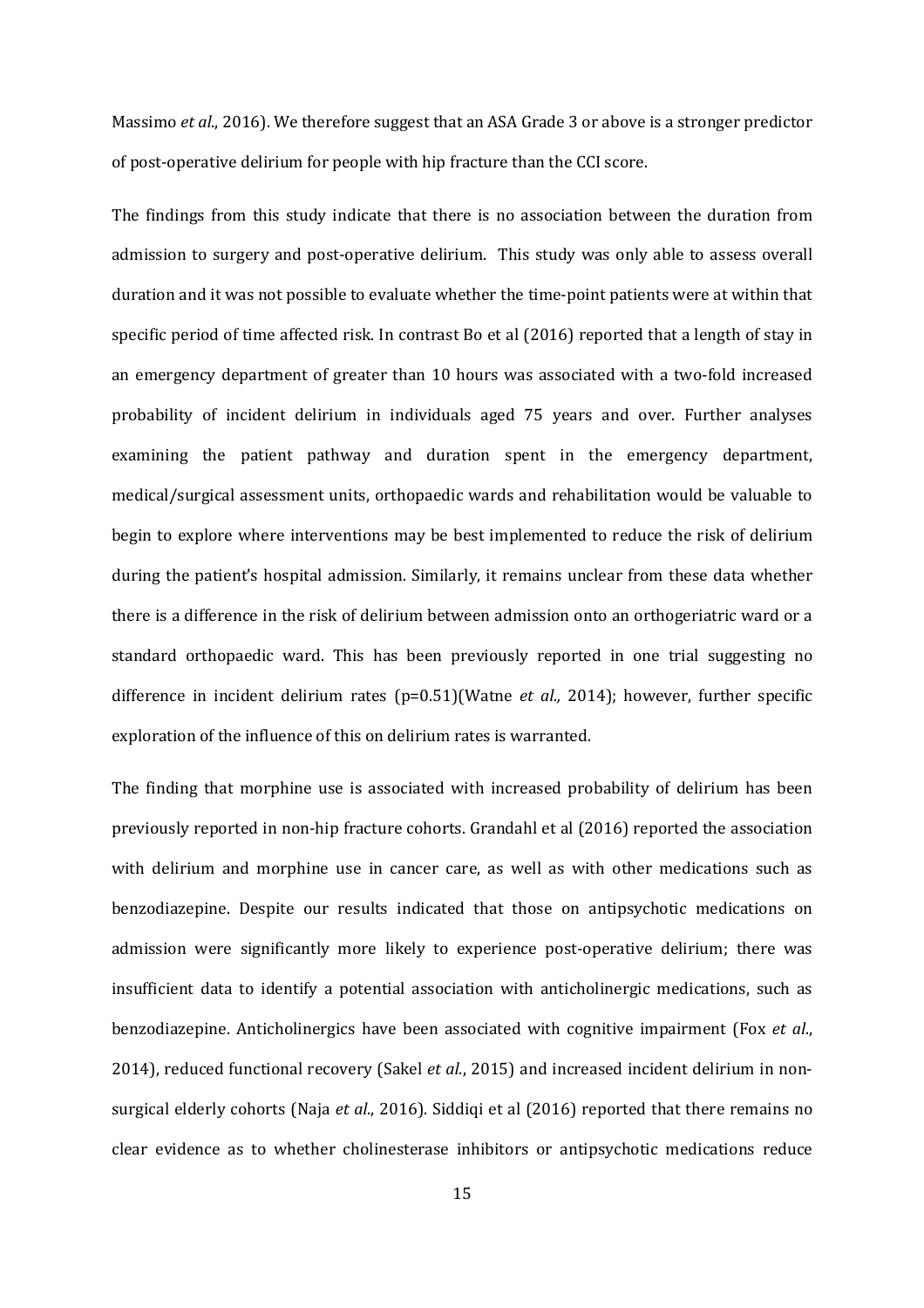incident delirium when used peri-operatively. Further examination of whether the use of these medications prior to hip fracture can be used as an indicator for differing prognosis is important.

 As Orena et al (2016) acknowledged, delirium is multifactorial in nature. Numerous variables are associated with its occurrence. This review has indicated that anaesthetic and other intraoperative variables did not have a significant association on the incidence of post-operative delirium. This is in agreement with previous surgical analyses on hip and non-hip fracture populations (Mason *et al*., 2010). However, due to the nature of the available data, it was not possible to ascertain whether factors such as depth of anaesthesia or administration of preoperative medications immediately prior to surgery were associated with delirium incidence.

This paper presented with two limitations. Firstly it was not possible to determine when delirium was reported. We had planned to assess delirium at follow-up intervals of initial post-operatively period to Day 3 (immediate), Day 4 to Day 7 (shorter-term), and Day 8 to acute hospital discharge (longer-term). This would have been particularly valuable when interpreting variables such as morphine use as it remains unclear whether there is a time-relationship to this variable. It is not possible to ascertain from the current evidence whether morphine causes delirium, or whether pain or dyspnoea (or the underlying disease causing the pain or dyspnoea) causes delirium in relation to morphine use. More detailed reporting of the administration of pharmacological agents for this population would be valuable. As more data are reported it is anticipated that additional subgroup analyses may be undertaken to investigate this potential effect. Second, some of the outcome variables in the meta-analysis may be attributed to type II statistical error. For example, whilst a comorbidity score of greater than one (seen in N=374) was associated with delirium, a comorbidity score of greater than three (seen in  $N=120$ ) showed no association. However, many of the individual diseases that contributed to the comorbidity score did show association (**Table 2**). Accordingly, as further data becomes available, it will be important to incorporate these patient data to retest the conclusions drawn from this analysis by mitigating type II error.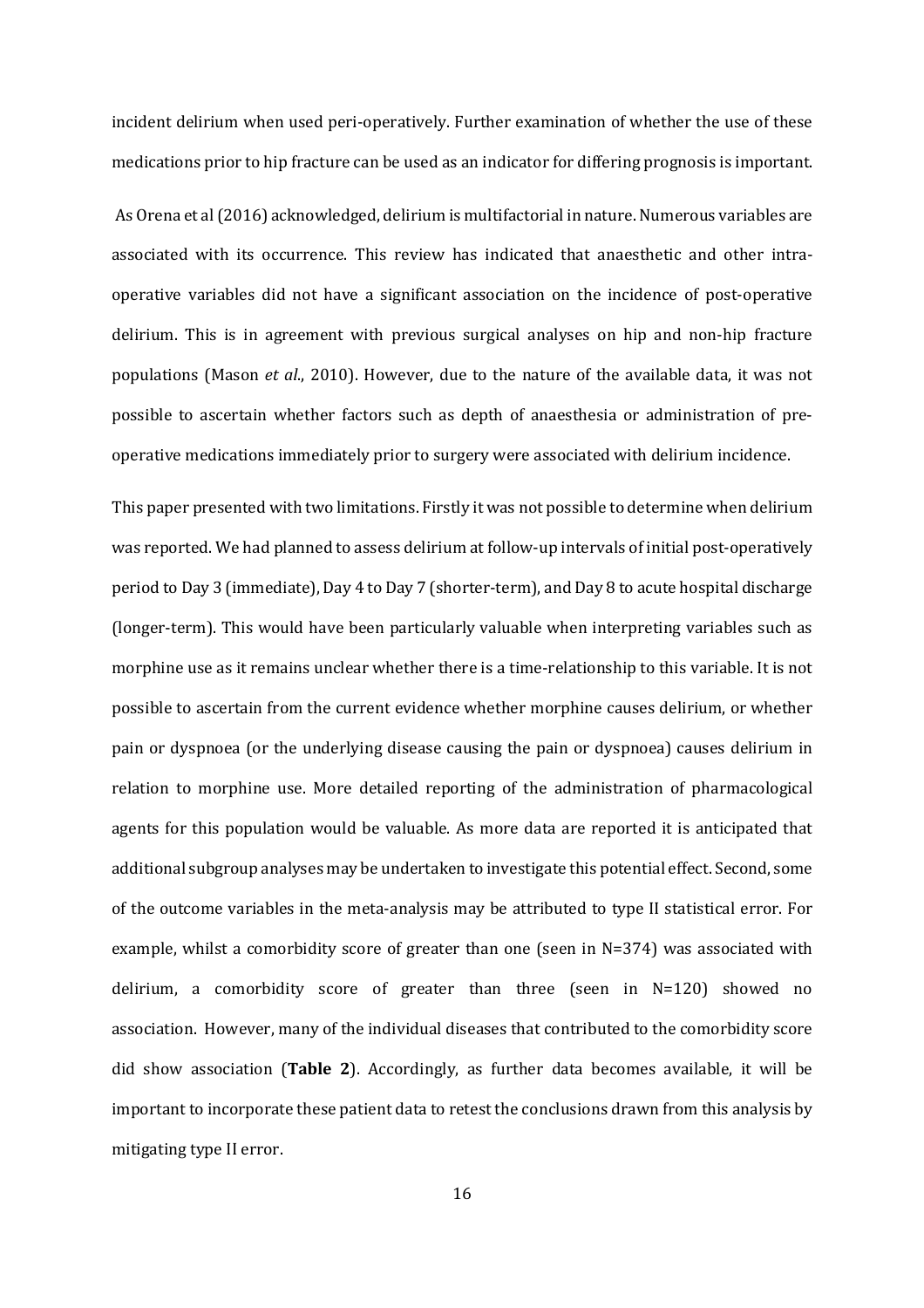#### **CONCLUSION**

There is moderate quality evidence to predict the risk of post-operative delirium following hip fracture surgery based on older age, pre-existing cognitive impairment and overall general health pre-operatively. Post-operatively, experiencing pneumonia or a urinary tract infection, and receiving morphine increases the probability of incident post-operative delirium. Based on these findings, clinicians should be vigilant for delirium in their patients who present with these features on admission and following hip fracture surgery.

## **DECLARATIONS**

**Conflict of Interest:** None declared by any author.

**Ethical Approval:** None required.

**Funding:** Norfolk and Norwich University Hospitals NHS Foundation Trust - Research Capacity Funding (Reference number: R21697).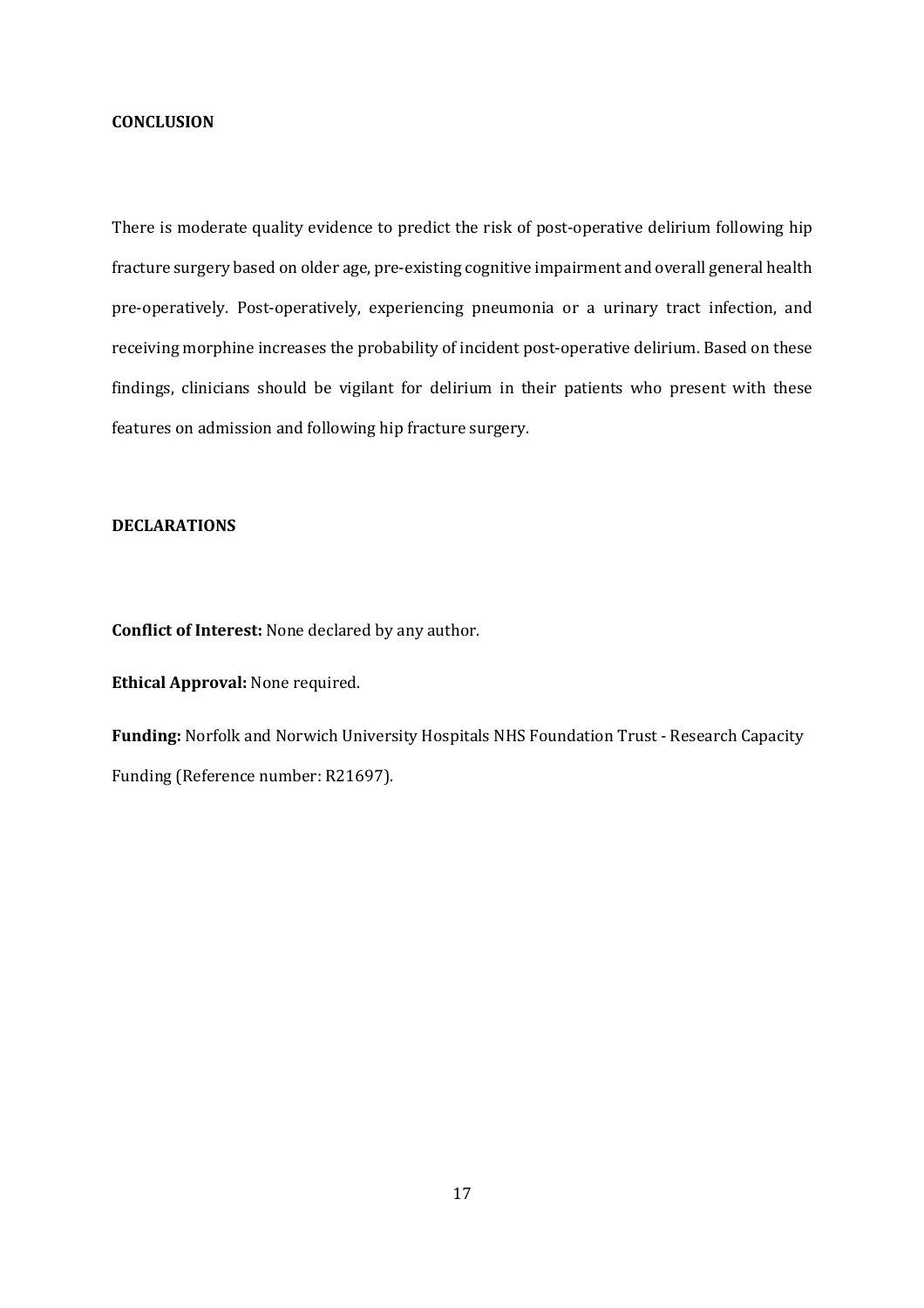## **FIGURE AND TABLE LEGENDS**

Figure 1: PRISMA flow-chart search strategy results.

Figure 2: Forest plot assessing probability of experiencing post-operative delirium when assessed by mean difference in age.

Table 1: Characteristics of included studies

Table 2: Results from the meta-analyses on on-admission characteristics and variables

Table 3: Results from the meta-analyses on intra-operative and post-operative variables

Supplementary Table 1: MEDLINE search strategy

Supplementary Table 2: Downs and Black quality assessment results

Supplementary Figure 1: Funnel plot assessing for the risk of small sample size publication bias.

Supplementary Figure 2: Forest plot assessing probability of experiencing post-operative delirium when assessed by when the individual lived in a care home institution on-admission.

Supplementary Figure 3: Forest plot assessing probability of experiencing post-operative delirium when assessed by presence of dementia on-admission.

Supplementary Figure 4: Forest plot assessing probability of experiencing post-operative delirium when assessed by fracture classification.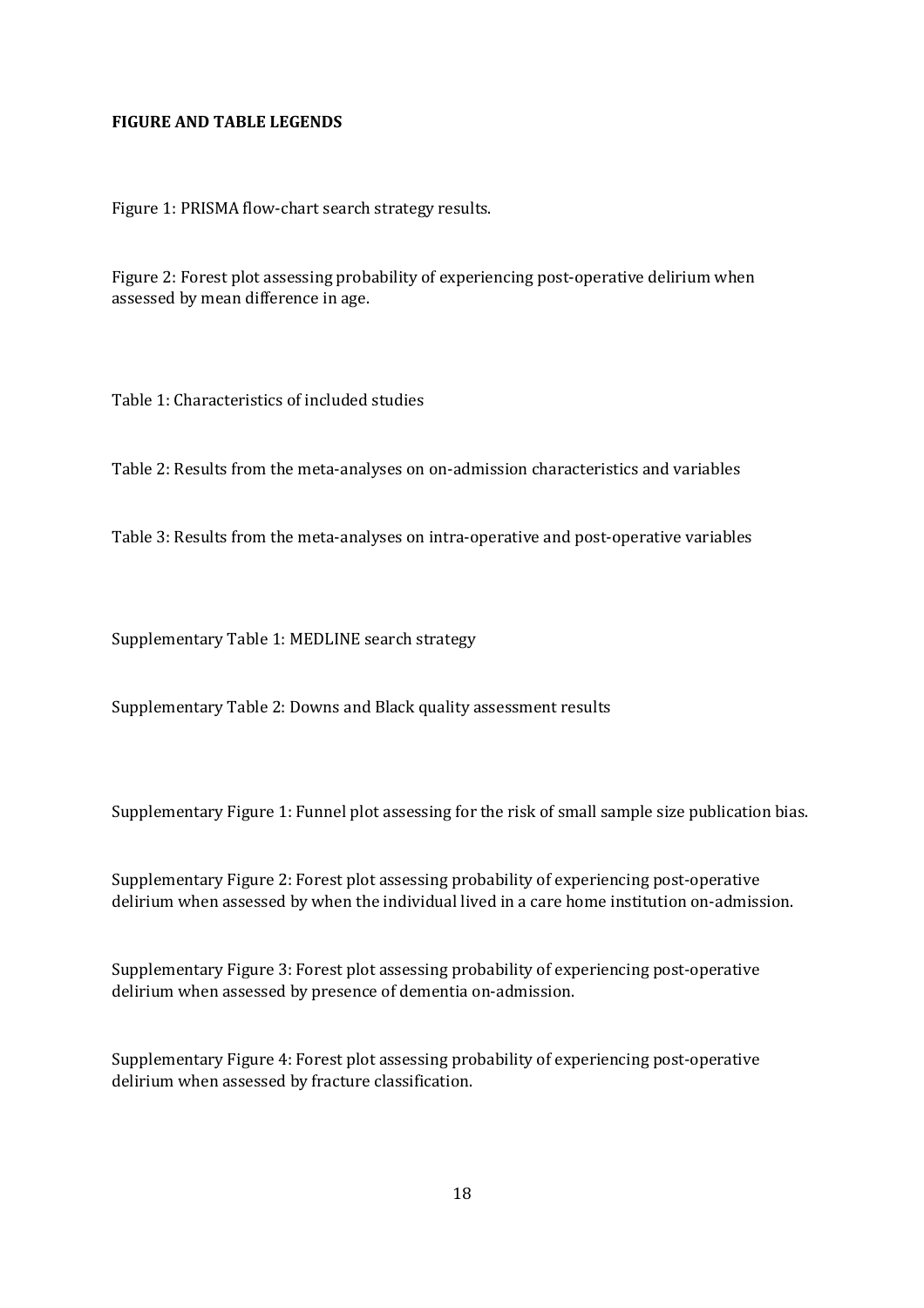## **REFERENCES**

Adunsky A, Levy R, Heim M, Mizrahi E, Arad M. The unfavorable nature of preoperative delirium in elderly hip fractured patients. *Arch Gerontol Geriatr* 2003; **36**: 67-74

Balshem H, Helfand M, Schünemann HJ, Oxman AD, Kunz R, Brozek J, et al. GRADE guidelines: 3. Rating the quality of evidence. *J Clin Epidemiol* 2011; **64**: 401-6.

Bitsch MS, Foss NB, Kristensen BB, Kehlet H. Acute cognitive dysfunction after hip fracture: frequency and risk factors in an optimized, multimodal, rehabilitation program. *Acta Anaesthesiol Scand* 2006; **50**: 428-36.

Björkelund KB, Hommel A, Thorngren KG, Lundberg D, Larsson S. The influence of perioperative care and treatment on the 4-month outcome in elderly patients with hip fracture. *AANA J* 2011; **79**: 51-61.

Bo M, Bonetto M, Bottignole G, Porrino P, Coppo E, Tibaldi M, et al. Length of stay in the emergency department and occurrence of delirium in older medical patients. *J Am Geriatr Soc* 2016; **64**: 1114-9.

Bruce AJ, Ritchie CW, Blizard R, Lai R, Raven P. The incidence of delirium associated with orthopedic surgery: a meta-analytic review. *Int Psychogeriatr* 2007; **19**: 197-214.

Chen XW, Shi JW, Yang PS, Wu ZQ. Preoperative plasma leptin levels predict delirium in elderly patients after hip fracture surgery. *Peptides* 2014; **57**: 31-5.

Chrispal A, Mathews KP, Surekha V. The clinical profile and association of delirium in geriatric patients with hip fractures in a tertiary care hospital in India. *J Assoc Physicians India* 2010; **58**: 15-9.

Dolan MM, Hawkes WG, Zimmerman SI, Morrison RS, Gruber-Baldini AL, Hebel JR, et al. Delirium on hospital admission in aged hip fracture patients: prediction of mortality and 2-year functional outcomes. *J Gerontol A Biol Sci Med Sci* 2000; **55**: M527-34.

Downs SH, Black N. The feasibility of creating a checklist for the assessment of the methodological quality both of randomised and non-randomised studies of health care interventions. *J Epidemiol Community Health* 1998; **52**: 377-84.

Edlund A, Lundström M, Brännström B, Bucht G, Gustafson Y. Delirium before and after operation for femoral neck fracture. *J Am Geriatr Soc* 2001; **49**: 1335-40.

Fortes-Filho SQ, Apolinario D, Melo JA, Suzuki I, Sitta MD, Garcez Leme LE. Predicting delirium after hip fracture with a 2-min cognitive screen: prospective cohort study. *Age Ageing* 2016; In Press

Fox C, Smith T, Maidment I, Chan WY, Bua N, Myint PK, et al. Effect of medications with anticholinergic properties on cognitive function, delirium, physical function and mortality: a systematic review. *Age Ageing* 2014; **43**: 604-15.

Freter SH, George J, Dunbar MJ, Morrison M, Macknight C, Rockwood K. Prediction of delirium in fractured neck of femur as part of routine preoperative nursing care. *Age Ageing* 2005; **34**: 387- 8.

Furlaneto ME, Garcez-Leme LE. Delirium in elderly individuals with hip fracture: causes, incidence, prevalence, and risk factors. *Clinics* (Sao Paulo) 2006; **61**: 35-40.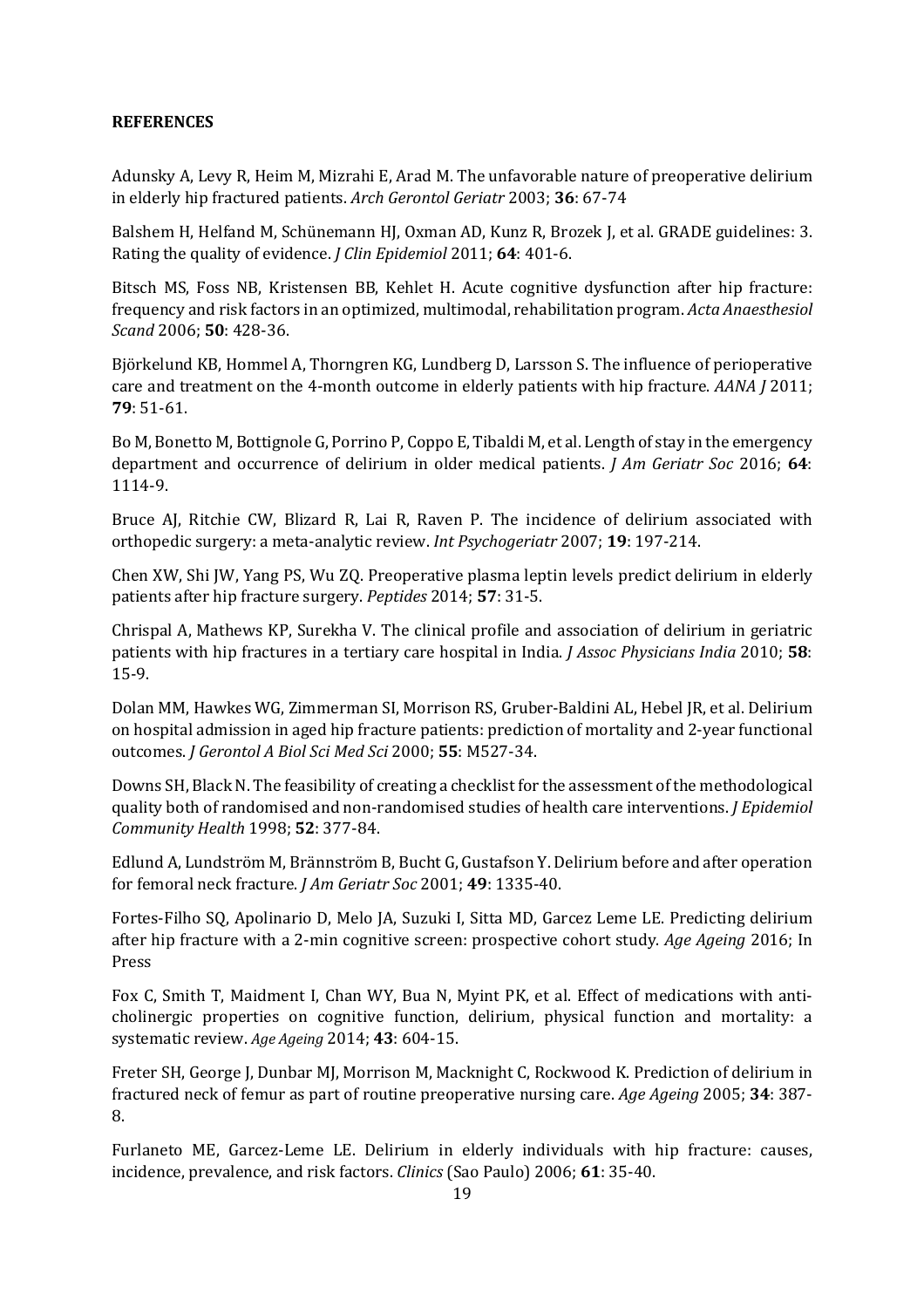36.

Galanakis P, Bickel H, Gradinger R, Von Gumppenberg S, Förstl H. Acute confusional state in the elderly following hip surgery: incidence, risk factors and complications. *Int J Geriatr Psychiatry* 2001; **16**: 349-55.

Goldenberg G, Kiselev P, Bharathan T, Baccash E, Gill L, Madhav V, et al. predicting post-operative delirium in elderly patients undergoing surgery for hip fracture. *Psychogeriatrics* 2006; **6**: 43-48.

Grandahl MG, Nielsen SE, Koerner EA, Schultz HH, Arnfred SM. Prevalence of delirium among patients at a cancer ward: Clinical risk factors and prediction by bedside cognitive tests. *Nord J Psychiatry* 2016: 1-5.

Guo Y, Jia P, Zhang J, Wang X, Jiang H, Jiang W. Prevalence and risk factors of postoperative delirium in elderly hip fracture patients. *J Int Med Res* 2016; **44**: 317-27.

Ilango S, Pulle RC, Bell J, Kuys SS. General versus spinal anaesthesia and postoperative delirium in an orthogeriatric population. *Australas J Ageing* 2016; **35**: 42-7.

Inouye SK, Van Dyck CH, Alessi CA, Balkin S, Siegal AP, Horwitz RI. Clarifying Confusion: the confusion assessment method – a new method for detection of delirium. *Ann Intern Med* 1990; **113**: 941-8.

Jagmin MG. Postoperative mental status in elderly hip surgery patients. *Orthop Nurs* 1998; **17**: 32-42.

Juliebø V, Bjøro K, Krogseth M, Skovlund E, Ranhoff AH, Wyller TB. Risk factors for preoperative and postoperative delirium in elderly patients with hip fracture. *J Am Geriatr Soc* 2009; **57**: 1354- 61

Kalisvaart KJ, Vreeswijk R, de Jonghe JF, van der Ploeg T, van Gool WA, Eikelenboom P. Risk factors and prediction of postoperative delirium in elderly hip-surgery patients: implementation and validation of a medical risk factor model. *J Am Geriatr Soc* 2006; **54**: 817-22.

Lee KH, Ha YC, Lee YK, Kang H, Koo KH. Frequency, risk factors, and prognosis of prolonged delirium in elderly patients after hip fracture surgery. *Clin Orthop Relat Res* 2011; **469**: 2612-20.

Luger MF, Müller S, Kammerlander C, Gosch M, Luger TJ. Predictors of postoperative cognitive decline in very old patients with hip fracture: a retrospective analysis. *Geriatr Orthop Surg Rehabil* 2014; **5**: 165-72.

Lui JL, Wang XL, Gong MW, Mai HX, Pei SJ, Yuan WX, et al. Comparative outcomes of peripheral nerve blocks versus general anaesthesia for hip fractures in geriatric Chinese patients. *Patient Preference Adherence* 2014; **8**: 651-659.

Marcantonio ER, Flacker JM, Michaels M, Resnick NM. Delirium is independently associated with poor functional recovery after hip fracture. *J Am Geriatr Soc*. 2000; **48**: 618-24.

Martocchia A, Curto M, Comite F, Scaccianoce S, Girardi P, Ferracuti S, et al. The prevention and treatment of delirium in elderly patients following hip fracture surgery. *Recent Pat CNS Drug Discov* 2015; **10**: 55-64.

Mason SE, Noel-Storr A, Ritchie CW. The impact of general and regional anesthesia on the incidence of post-operative cognitive dysfunction and post-operative delirium: a systematic review with meta-analysis. *J Alzheimers Dis* 2010; **22 Suppl 3**:67-79.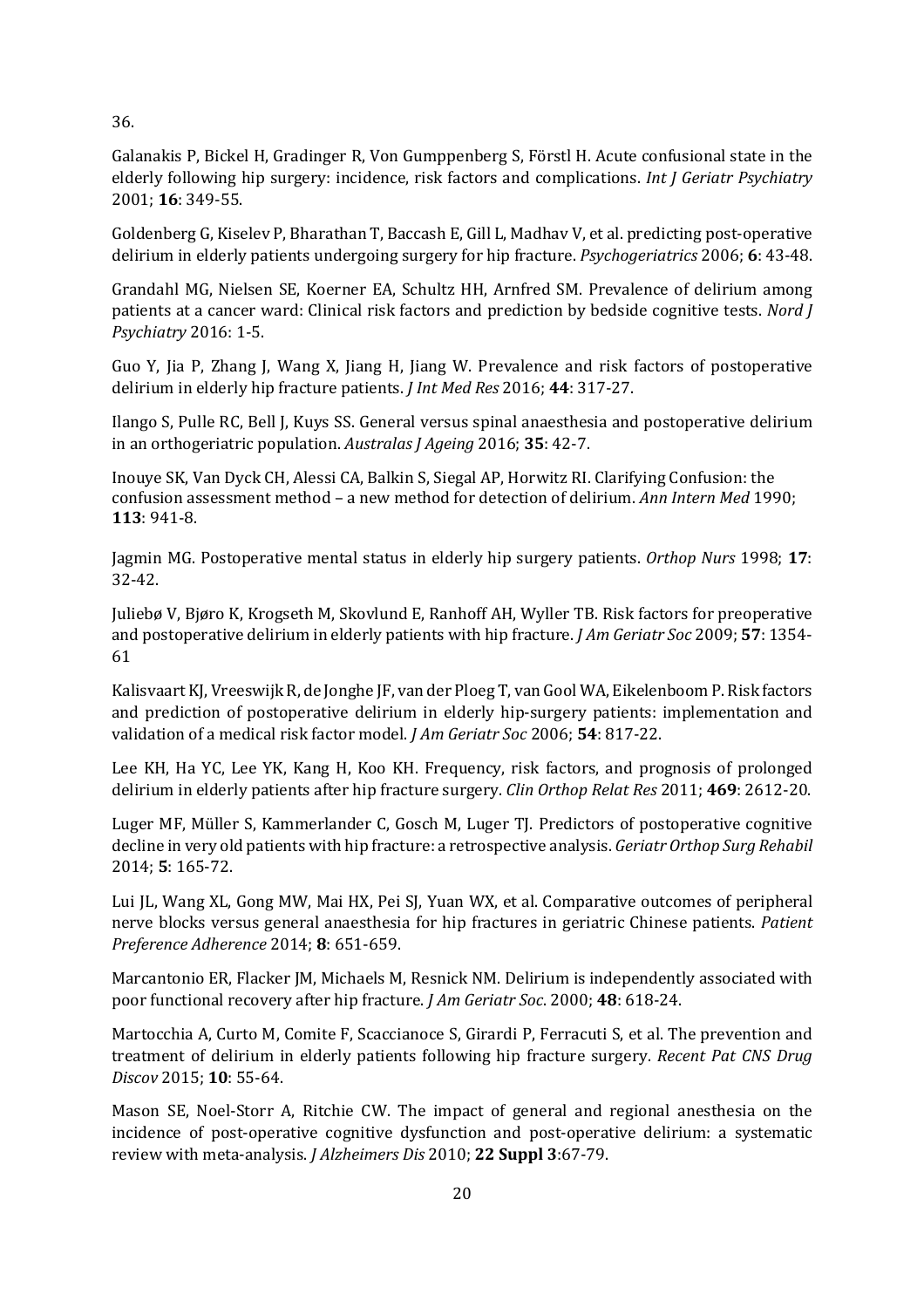Massimo L, Munoz E, Hill N, Mogle J, Mulhall P, McMillan CT, et al. Genetic and environmental factors associated with delirium severity in older adults with dementia. *Int J Geriatr Psychiatry* 2016; In Press.

Mézière A, Paillaud E, Belmin J, Pariel S, Herbaud S, Canouï-Poitrine F, et al. Delirium in older people after proximal femoral fracture repair: role of a preoperative screening cognitive test. *Ann Fr Anesth Reanim* 2013; **32**: e91-6.

Miu DK, Chan CW, Kok C. Delirium among elderly patients admitted to a post-acute care facility and 3-months outcome. *Geriatr Gerontol Int* 2016; **16**: 586-92.

Morrison RS, Magaziner J, Gilbert M, Koval KJ, McLaughlin MA, Orosz G, et al. Relationship between pain and opioid analgesics on the development of delirium following hip fracture. *J Gerontol A Biol Sci Med Sci* 2003; **58**: 76-81.

Naja M, Zmudka J, Hannat S, Liabeuf S, Serot JM, Jouanny P. In geriatric patients, delirium symptoms are related to the anticholinergic burden. *Geriatr Gerontol Int* 2016; 16: 424-31.

Nie H, Zhao B, Zhang YQ, Jiang YH, Yang YX. Pain and cognitive dysfunction are the risk factors of delirium in elderly hip fracture Chinese patients. *Arch Gerontol Geriatr* 2012; **54**: e172-4.

Oh ES, Li M, Fafowora TM, Inouye SK, Chen CH, Rosman LM, et al. Preoperative risk factors for postoperative delirium following hip fracture repair: a systematic review. *Int J Geriatr Psychiatry* 2015; **30**: 900-10.

Orena EF, King AB, Hughes CG. The role of anesthesia in the prevention of postoperative delirium: a systematic review. *Minerva Anestesiol* 2016; In Press.

Papadopoulos G, Karanikolas M, Liarmakopoulou A, Papathanakos G, Korre M, Beris A. Cerebral oximetry and cognitive dysfunction in elderly patients undergoing surgery for hip fractures: a prospective observational study. *Open Orthop J* 2012; **6**: 400-5.

Radinovic K, Milan Z, Markovic-Denic L, Dubljanin-Raspopovic E, Jovanovic B, Bumbasirevic V. Predictors of severe pain in the immediate postoperative period in elderly patients following hip fracture surgery. *Injury* 2014; 45: 1246-50.

Rizk P, Morris W, Oladeji P, Huo M. Review of postoperative delirium in geriatric patients undergoing hip surgery. *Geriatr Orthop Surg Rehabil* 2016; **7**: 100-5.

Sakel M, Boukouvalas A, Buono R, Moten M, Mirza F, Chan WY, et al. Does anticholinergics drug burden relate to global neuro-disability outcome measures and length of hospital stay? *Brain Inj* 2015; **29**: 1426-30.

Santana Santos F, Wahlund LO, Varli F, Tadeu Velasco I, Eriksdotter Jonhagen M. Incidence, clinical features and subtypes of delirium in elderly patients treated for hip fractures. *Dement Geriatr Cogn Disord* 2005; **20**: 231-7.

Scholz AF, Oldroyd C, McCarthy K, Quinn TJ, Hewitt J. Systematic review and meta-analysis of risk factors for postoperative delirium among older patients undergoing gastrointestinal surgery. *Br J Surg* 2016; **103**: e21-8.

Schuurmans MJ, Duursma SA, Shortridge-Baggett LM, Clevers GJ, Pel-Littel R. Elderly patients with a hip fracture: the risk for delirium. *Appl Nurs Res* 2003; **16**: 75-84.

Shen Y, Shen HL, Zhang W, Fang XT. Risk factors for delirium of elderly patients undergoing hip fracture operation. *Zhonghua Yi Xue Za Zhi* 2013; **93**: 3276-9.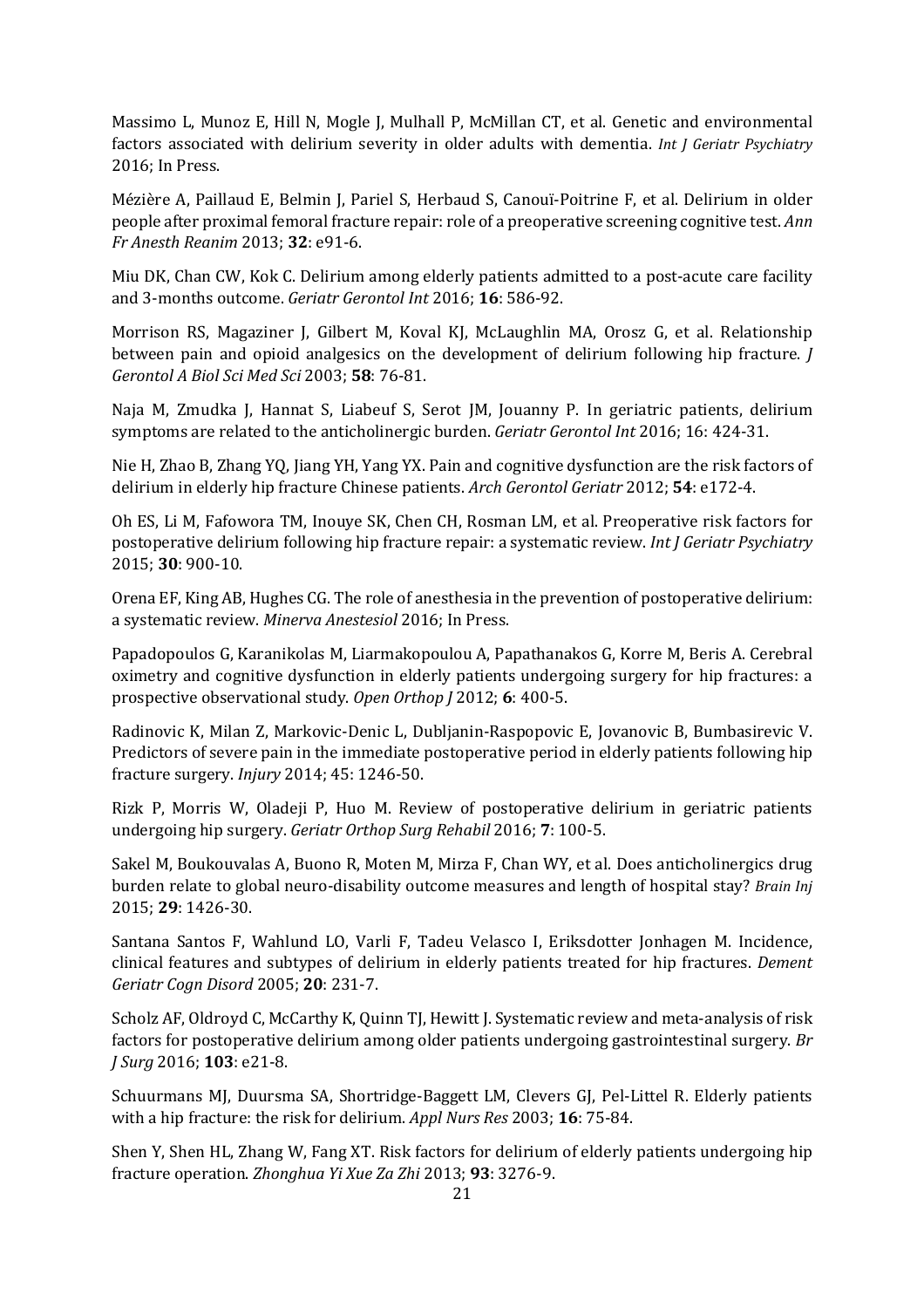Siddiqi N, Harrison JK, Clegg A, Teale EA, Young J, Taylor J, et al. Interventions for preventing delirium in hospitalised non-ICU patients. *Cochrane Database Syst Rev* 2016; **3**: CD005563.

Smith TO, Hameed YA, Cross JL, Henderson C, Sahota O, Fox C. Enhanced rehabilitation and care models for adults with dementia following hip fracture surgery. *Cochrane Database Syst Rev*. 2015; **6**: CD010569.

Soroceanu A, Burton DC, Oren JH, Smith JS, Hostin R, Shaffrey CI, et al. Medical complications after adult spinal deformity surgery: incidence, risk factors, and clinical impact. *Spine* (Phila Pa 1976) 2016; In Press.

Tei M, Wakasugi M, Kishi K, Tanemura M, Akamatsu H. Incidence and risk factors of postoperative delirium in elderly patients who underwent laparoscopic surgery for colorectal cancer. *Int J Colorectal Dis* 2016; **31**: 67-73.

Wang NY, Hirao A, Sieber F. Association between intraoperative blood pressure and postoperative delirium in elderly hip fracture patients. *PLoS One* 2015; **10**: e0123892.

Wang X-B, Miao W-H, Huang G-Y. Clinical investigation of postoperative delirium in elderly hipsurgery patients. *Chin J Geriatr* 2008; **27**: 99-102.

Watne LO, Hall RJ, Molden E, Raeder J, Frihagen F, MacLullich AM, et al. Anticholinergic activity in cerebrospinal fluid and serum in individuals with hip fracture with and without delirium. *J Am Geriatr Soc* 2014; 62: 94-102.

Watne LO, Torbergsen AC, Conroy S, Engedal K, Frihagen F, Hjorthaug GA, et al. The effect of a pre- and postoperative orthogeriatric service on cognitive function in patients with hip fracture: randomized controlled trial (Oslo Orthogeriatric Trial). *BMC Med* 2014; **12**: 63.

Westhoff D, Witlox J, Koenderman L, Kalisvaart KJ, de Jonghe JF, van Stijn MF, et al. Preoperative cerebrospinal fluid cytokine levels and the risk of postoperative delirium in elderly hip fracture patients. *J Neuroinflammation* 2013; **10**: 122.

Yang Y, Zhao X, Dong T, Yang Z, Zhang Q, Zhang Y. Risk factors for postoperative delirium following hip fracture repair in elderly patients: a systematic review and meta-analysis. *Aging Clin Exp Res* 2016; In Press.

Zakriya KJ, Christmas C, Wenz JF Sr, Franckowiak S, Anderson R, Sieber FE. Preoperative factors associated with postoperative change in confusion assessment method score in hip fracture patients. *Anesth Analg* 2002; **94**: 1628-32.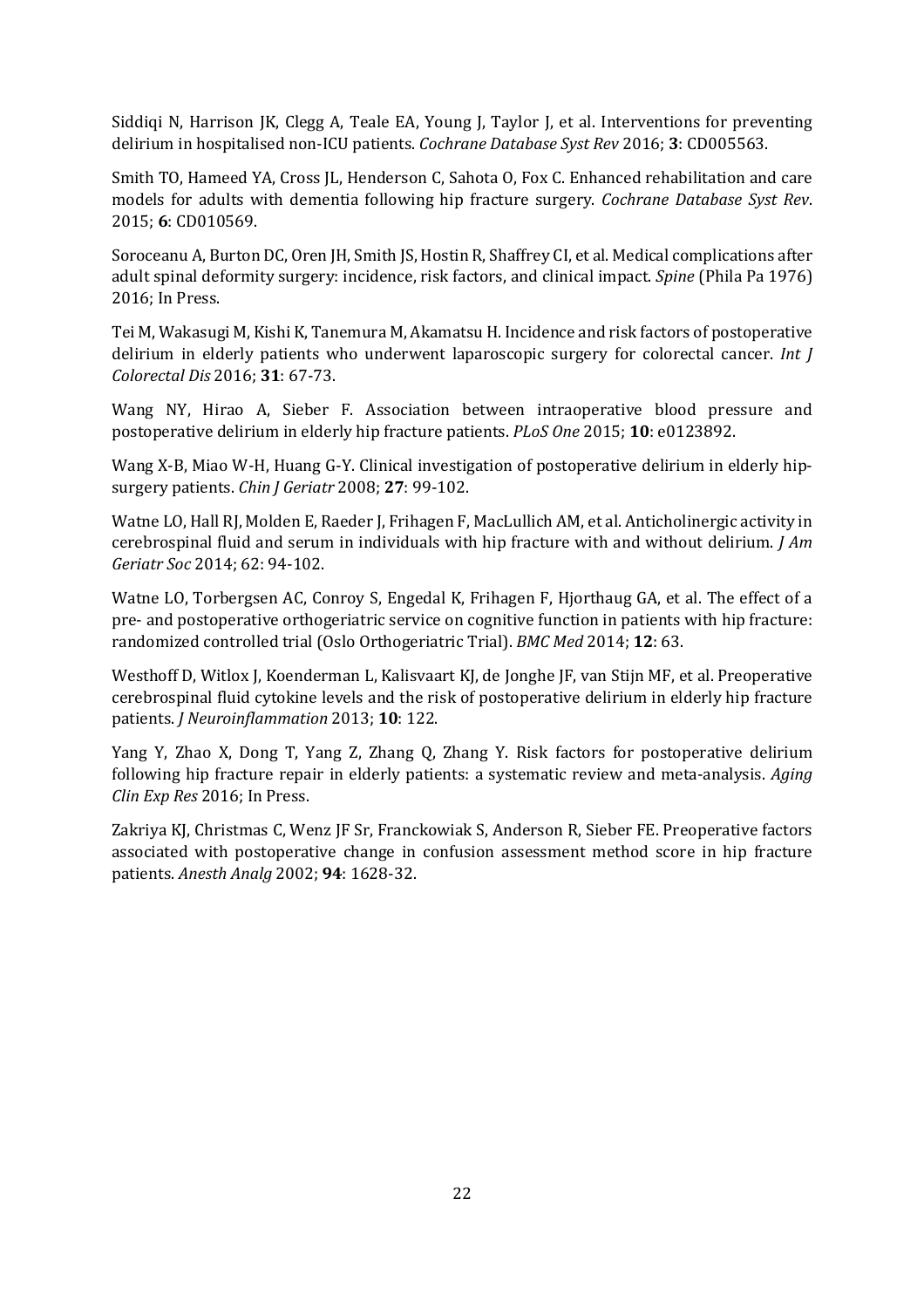|  | <b>Table 1:</b> Characteristics of included studies |  |  |
|--|-----------------------------------------------------|--|--|
|--|-----------------------------------------------------|--|--|

| <b>Study</b>         | <b>Country of</b> | $\mathbf N$     |                 | ${\bf N}$          |                 | Mean Age (years) |                 | Sex (female/male)  | <b>Assessment of</b><br><b>Delirium</b> |
|----------------------|-------------------|-----------------|-----------------|--------------------|-----------------|------------------|-----------------|--------------------|-----------------------------------------|
|                      | Origin            |                 | <b>Delirium</b> | <b>No Delirium</b> | <b>Delirium</b> | No Delirium      | <b>Delirium</b> | <b>No Delirium</b> |                                         |
| <b>Bitsch</b> (2006) | Denmark           | 100             | 31              | 65                 | 84.5            | 81.6             | 25/6            | 43/22              | <b>MMSE</b>                             |
| Bjorkelund (2011)    | Sweden            | 428             | 223             | 201                | <b>NR</b>       | NR               | 158/65          | 153/48             | <b>SPMSQ</b>                            |
| Chen $(2014)$        | China             | 186             | 70              | 116                | 80.1            | 74.7             | 50/20           | 89/27              | CAM                                     |
| Chrispal (2010)      | India             | 81              | 17              | 64                 | 73.7            | 71.3             | 6/11            | 26/38              | CAM                                     |
| Dolan (2000)         | <b>USA</b>        | 682             | 92              | 590                | 83.0            | 80.0             | 71/21           | 466/124            | CAM                                     |
| Edlund (2001)        | Sweden            | $\overline{71}$ | 19              | 52                 | 80.0            | 78.3             | 49/6            | 10/9               | MMSE, OBS                               |
| Fortes-Filho (2016)  | <b>Brazil</b>     | 147             | 61              | 86                 | 83.8            | 77.2             | 45/16           | 62/24              | <b>CAM</b>                              |
| Freter (2005)        | Canada            | 100             | 24              | 76                 | <b>NR</b>       | NR               | 19/5            | 63/13              | CAM                                     |
| Furlaneto (2006)     | <b>Brazil</b>     | 103             | $\overline{30}$ | $\overline{73}$    | 82.5            | 80.1             | 25/5            | 60/13              | CAM                                     |
| Galanakis (2001)     | Germany           | 105             | 25              | 80                 | 81.8            | 72.8             | 19/6            | 57/23              | CAM                                     |
| Goldenberg (2006)    | <b>USA</b>        | 77              | 37              | 40                 | <b>NR</b>       | <b>NR</b>        | <b>NR</b>       | NR                 | $\overline{CAM}$                        |
| Guo (2016)           | China             | 572             | 452             | 120                | 82.0            | 76.0             | 36/84           | 170/282            | CAM                                     |
| Ilango $2016$ )      | Australia         | 318             | 172             | 146                | 84.2            | 78.7             | 52/120          | 37/109             | PAS, VPS, PADS                          |
| Juliebø (2009)       | Norway            | 187             | 68              | 119                | 85.0            | 82.0             | 55/13           | 90/29              | CAM                                     |
| Kalisvaart (2006)    | Netherlands       | 603             | 74              | 529                | 81.8            | 77.4             | 53/21           | 412/117            | CAM                                     |
| Lee $(2011)$         | South Korea       | 232             | 70              | 162                | 80.3            | 78.5             | 49/21           | 124/38             | CAM                                     |
| Luger (2014)         | Austria           | 329             | 18              | 259                | 87.9            | 88.4             | 13/5            | 225/34             | DSM-4                                   |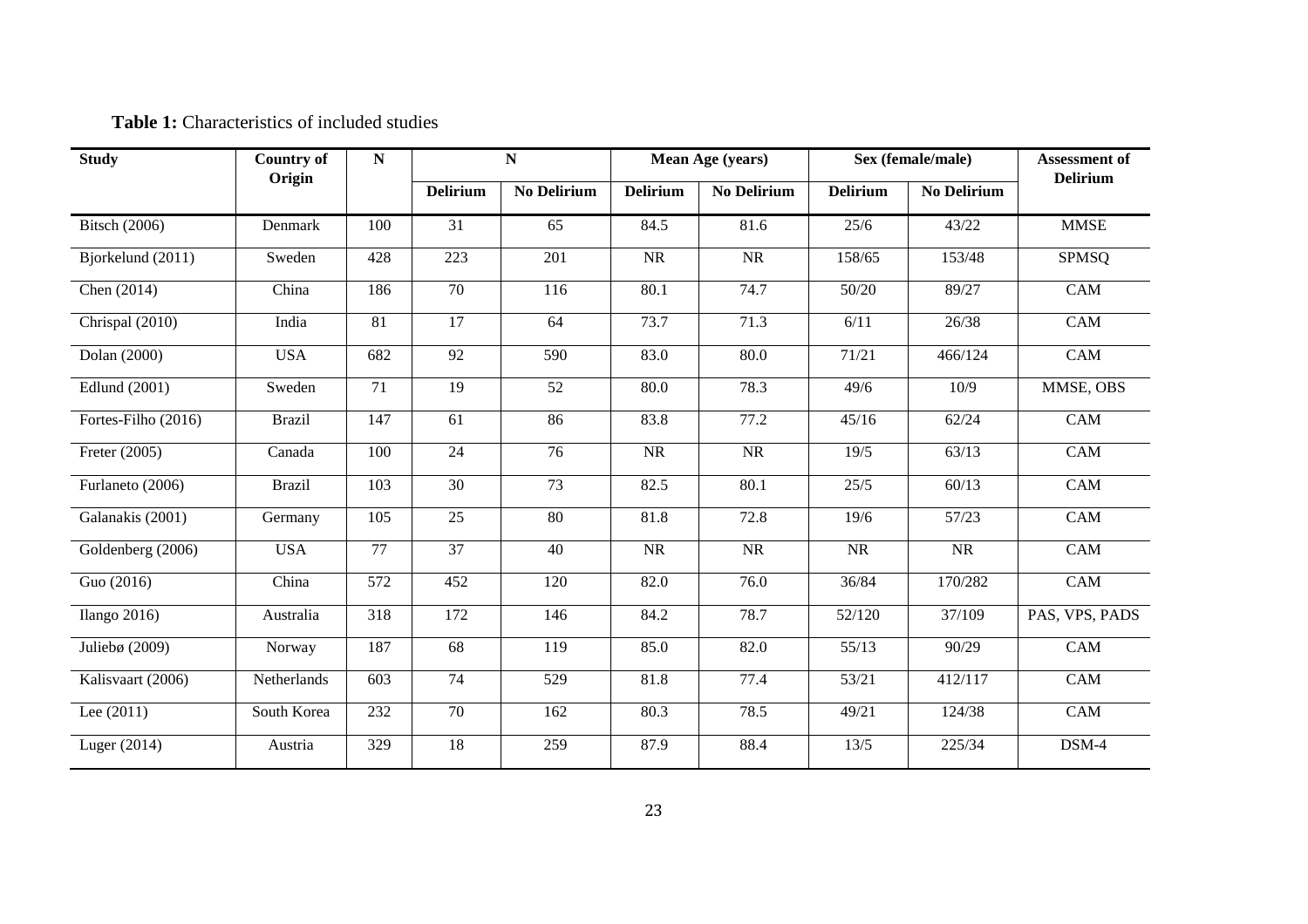| Liu(2014)             | China                  | 217             | 38              | 179             | NR        | <b>NR</b>       | <b>NR</b> | <b>NR</b> | <b>NR</b>                     |
|-----------------------|------------------------|-----------------|-----------------|-----------------|-----------|-----------------|-----------|-----------|-------------------------------|
| Marcantonio (2000)    | <b>USA</b>             | 126             | 52              | 74              | <b>NR</b> | <b>NR</b>       | 42/10     | 57/17     | CAM                           |
| Meziere (2013)        | France                 | 52              | $\tau$          | 45              | 88.3      | 83.8            | 7/0       | 30/15     | CAM                           |
| Morrison (2003)       | <b>USA</b>             | 541             | 86              | 455             | $\rm ND$  | $\overline{ND}$ | 65/21     | 377/78    | CAM                           |
| Nie (2012)            | China                  | 123             | 16              | 107             | 75.0      | 75.3            | 12/4      | 73/34     | CAM, DRS-R-98                 |
| Papadopoulos (2012)   | Greece                 | 69              | 18              | 51              | 76.7      | 73.6            | <b>NR</b> | NR        | <b>MMSE</b>                   |
| Radinovic (2014)      | Serbia                 | 187             | 88              | 99              | 73.7      | 75.0            | 64/24     | 74/25     | CAM                           |
| Santana Santos (2005) | Sweden                 | $\overline{34}$ | $\overline{19}$ | $\overline{15}$ | 82.9      | 81.5            | 13/6      | 12/3      | CAM                           |
| Schuurmans (2003)     | Netherlands            | 92              | 18              | 74              | 82.6      | 82.2            | 16/2      | 64/10     | <b>DOS</b>                    |
| Shen (2013)           | China                  | 458             | 68              | 390             | 75.9      | 69.4            | 42/26     | 241/149   | <b>NR</b>                     |
| Wang (2015)           | <b>USA</b>             | 103             | 23              | 80              | 84.0      | 81.0            | 15/8      | 58/22     | CAM                           |
| Wang (2008)           | China                  | $\overline{91}$ | $\overline{32}$ | $\overline{36}$ | <b>NR</b> | <b>NR</b>       | <b>NR</b> | NR        | CAM                           |
| Watne (2014)          | Norway and<br>Scotland | 148             | 72              | $\overline{72}$ | NR        | NR              | 51/21     | 56/16     | CAM, MDAS,<br><b>DRS-R-98</b> |
| Westhoff $(2013)$     | Netherlands            | 62              | 23              | 38              | 84.6      | 82.9            | 16/7      | 26/12     | CAM, DRS-R-98                 |
| Zakriya (2002)        | <b>USA</b>             | 168             | 47              | 121             | 79.0      | 77.0            | 28/19     | 93/28     | CAM                           |

CAM - Confusion Assessment Method; DOS – Delirium Observation Screening; DRS-R-98 – Delirium Rating Scale-Revised-98; DSM-4 – Diagnostic and Statistical Manual of Mental Disorders (Fourth Edition); MDAS – Memorial Delirium Assessment Scale; MMSE – Mini Mental State Examination; Organic Brain Syndrome; NR- Not Reported; PADS - Pain assessment in Advanced Dementia Scale; PAS - Pittsburgh Agitation Scale; SPMSQ – Short Portable Mental Status Questionnaire; VPS - Verbal Pain Scale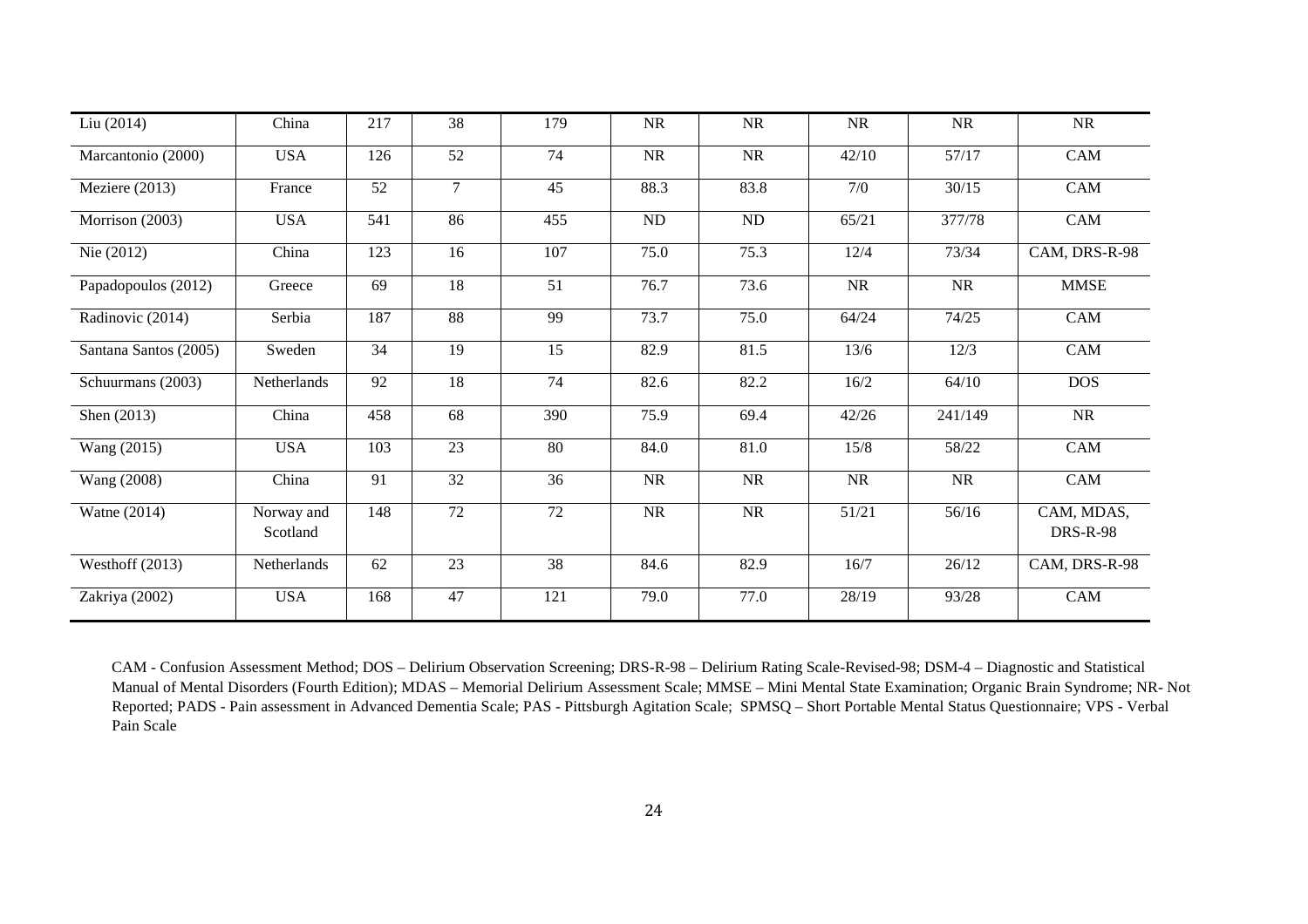| <b>Table 2:</b> Results from the meta-analyses on on-admission characteristics and variables |  |  |
|----------------------------------------------------------------------------------------------|--|--|
|----------------------------------------------------------------------------------------------|--|--|

| <b>Variable</b>             | OR (95% CI)<br>P-value<br>N (Study<br>Number) |                          |                |                      |                  | <b>GRADE</b><br><b>Assessment</b> |  |
|-----------------------------|-----------------------------------------------|--------------------------|----------------|----------------------|------------------|-----------------------------------|--|
|                             |                                               |                          |                | $I^2({\frac{9}{6}})$ | Chi <sup>2</sup> |                                   |  |
| Demographics                |                                               |                          |                |                      |                  |                                   |  |
| Male Sex                    | 6279 (29)                                     | 1.13(0.99, 1.30)         | 0.07           | $\overline{4}$       | 0.41             | Moderate                          |  |
| Female Sex                  | 6277(29)                                      | 0.88(0.77, 1.01)         | 0.07           | 11                   | 0.30             | Moderate                          |  |
| Mean Age                    | 4071 (20)                                     | 2.91 (1.89, 3.93)*       | < 0.001        | 81                   | < 0.001          | Moderate                          |  |
| Aged $\geq 80$ years        | 394(4)                                        | 1.77(1.09, 2.87)         | 0.02           | $\overline{0}$       | 0.94             | Low                               |  |
| Institutional home resident | 2257(11)                                      | 2.65(1.79, 3.92)         | < 0.001        | 52                   | 0.02             | Moderate                          |  |
| Smoker                      | 560(4)                                        | 1.62(0.60, 4.34)         | 0.34           | 50                   | 0.11             | Low                               |  |
| <b>BMI</b>                  | 1093(4)                                       | $-0.26(-0.58, 0.06)$ *   | 0.12           | $\boldsymbol{0}$     | 0.55             | Low                               |  |
| <b>MMSE</b>                 | 1275(8)                                       | $-3.52 (-4.07, -0.73)^*$ | 0.002          | 93                   | $\sqrt{0.001}$   | Moderate                          |  |
| MMSE < 24                   | 260(3)                                        | 3.44(1.78, 6.66)         | < 0.001        | $\boldsymbol{0}$     | 0.86             | Low                               |  |
| Fracture classification     |                                               |                          |                |                      |                  |                                   |  |
| Cervical fracture           | 1747(9)                                       | 1.07(0.84, 1.34)         | 0.59           | 14                   | 0.32             | Moderate                          |  |
| Intertrochanteric fracture  | 1747(9)                                       | 1.01(0.74, 1.36)         | 0.96           | 33                   | 0.16             | Moderate                          |  |
| Subtrochanteric fracture    | 458(3)                                        | 0.59(0.10, 3.36)         | 0.55           | 43                   | 0.18             | Low                               |  |
| Medical comorbidities       |                                               |                          |                |                      |                  |                                   |  |
| Diabetes Mellitus           | 1488(6)                                       | 0.91(0.39, 2.09)         | 0.82           | 73                   | 0.002            | Moderate                          |  |
| Hypertension                | 1316(6)                                       | 1.18(0.88, 1.58)         | 0.27           | 20                   | 0.28             | Low                               |  |
| Cardiac failure             | 2120(7)                                       | 3.23(1.84, 5.66)         | < 0.001        | 70                   | 0.003            | Moderate                          |  |
| <b>Atrial Fibrillation</b>  | 1348 (4)                                      | 3.64 (0.97, 13.71)       | 0.06           | 81                   | 0.001            | Low                               |  |
| Renal Failure               | 454(3)                                        | 13.00 (2.88, 58.70)      | < 0.001        | 49                   | 0.14             | Low                               |  |
| Dementia                    | 2355(12)                                      | 6.07(4.84, 7.62)         | $\sqrt{0.001}$ | 25                   | 0.20             | Moderate                          |  |
| <b>COPD</b>                 | 1579(6)                                       | 1.34(0.56, 3.19)         | 0.51           | 75                   | 0.001            | Low                               |  |
| Cancer                      | 1055(3)                                       | 0.84(0.19, 3.79)         | 0.82           | $78\,$               | 0.01             | Low                               |  |
| Depression                  | 905(5)                                        | 2.61(1.07, 6.34)         | 0.03           | 51                   | 0.09             | Moderate                          |  |
| Stroke                      | 2036(5)                                       | 3.55(1.56, 8.07)         | 0.002          | 84                   | < 0.001          | Moderate                          |  |
| Parkinson's Disease         | 1254(2)                                       | 2.80(1.24, 6.34)         | $0.01\,$       | $\boldsymbol{0}$     | 0.73             | Low                               |  |
| Hearing impairment          | 249(3)                                        | 1.08(0.17, 6.80)         | 0.93           | 80                   | 0.006            | $_{\text{Low}}$                   |  |
| Visual impairment           | 1179(7)                                       | 2.03(1.02, 4.04)         | 0.04           | 61                   | $0.02\,$         | Moderate                          |  |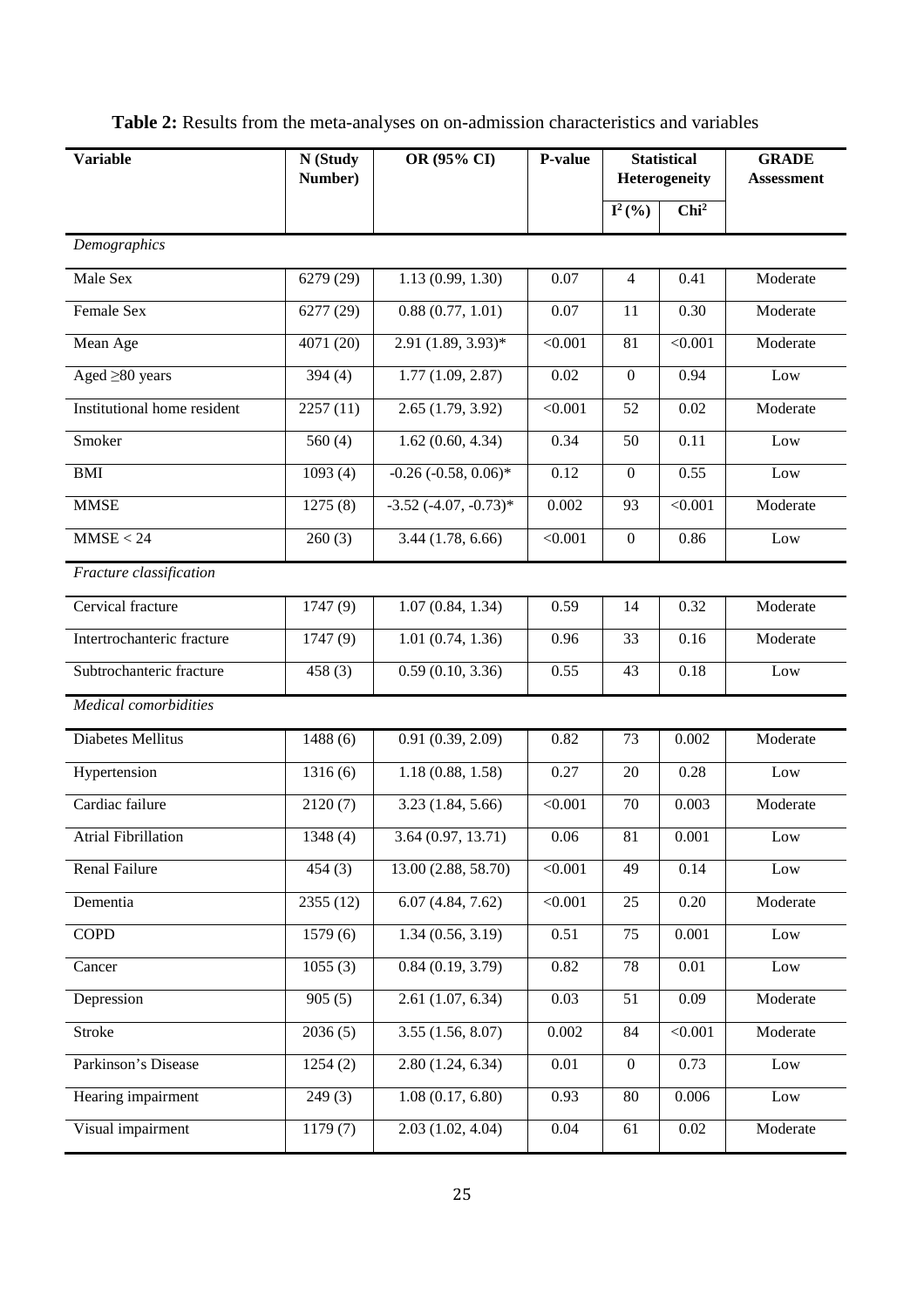| <b>Charlson Comorbidity Index</b>        | 394(3)  | $0.33(0.03, 0.64)$ * | 0.03    | $\theta$       | 0.63 | Low      |
|------------------------------------------|---------|----------------------|---------|----------------|------|----------|
| Charlson Comorbidity Index $>3$          | 120(2)  | 1.92(0.78, 4.69)     | 0.15    | $\theta$       | 0.43 | Low      |
| Charlson Comorbidity Index >1            | 374(2)  | 1.62(0.95, 2.78)     | 0.08    | 32             | 0.23 | Low      |
| Mean number of comorbid<br>conditions    | 1109(4) | $0.50(0.23, 0.77)^*$ | < 0.001 | 21             | 0.29 | Moderate |
| ASA Grade 1                              | 722(5)  | 0.25(0.11, 0.58)     | 0.001   | $\theta$       | 0.94 | Low      |
| ASA Grade 2                              | 924(7)  | 0.48(0.28, 0.81)     | 0.006   | 63             | 0.01 | Moderate |
| ASA Grade 3                              | 924(7)  | 2.23(1.67, 2.98)     | < 0.001 | $\theta$       | 0.49 | Moderate |
| ASA Grade 4                              | 863(6)  | 2.55(1.29, 5.03)     | 0.007   | $\theta$       | 0.93 | Moderate |
| <b>Medication</b>                        |         |                      |         |                |      |          |
| Mean number of prescribed<br>medications | 632(5)  | $0.64(0.25, 1.02)^*$ | 0.001   | $\overline{0}$ | 0.61 | Low      |
| Prescribed antidepressants               | 280(3)  | 1.63(0.48, 5.55)     | 0.44    | 36             | 0.21 | Low      |
| Prescribed anti-psychotics               | 603(5)  | 2.33(1.22, 4.42)     | 0.01    | $\Omega$       | 0.71 | Low      |

\* Mean difference effect estimate; ASA – American Society for Anesthesiologists score; BMI – body mass index; CI – confidence intervals; COPD – chronic obstructive pulmonary disease; I2 – inconsistency value; MMSE – Mini Mental State Examination; OR – odd ratio; P-value – probability value;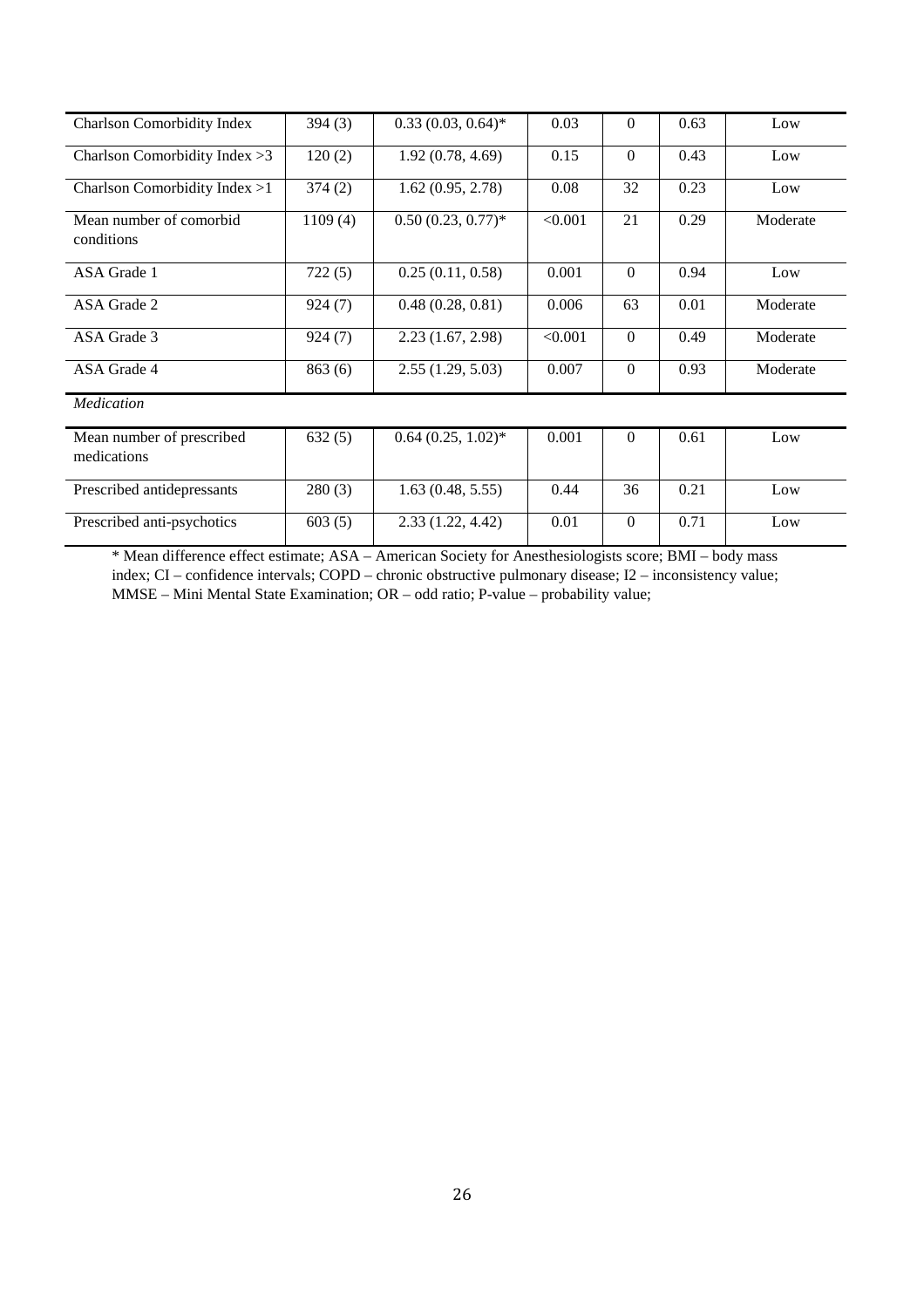| <b>Variable</b>                   | N (Study<br>Number) | OR (95% CI)               | P-value           |                      | <b>Statistical</b><br>Heterogeneity | <b>GRADE</b><br><b>Assessment</b> |  |  |
|-----------------------------------|---------------------|---------------------------|-------------------|----------------------|-------------------------------------|-----------------------------------|--|--|
|                                   |                     |                           |                   | $I^2({\frac{9}{6}})$ | Chi <sup>2</sup>                    |                                   |  |  |
| Intra-operative Variables         |                     |                           |                   |                      |                                     |                                   |  |  |
| Days until surgery (days)         | 1281(5)             | $0.31 (-0.31, 0.92)^*$    | 0.33              | 40                   | 0.16                                | Moderate                          |  |  |
| Time until surgery (hours)        | 311(2)              | $-0.05$ $(-0.52, 0.43)$ * | 0.84              | 28                   | 0.24                                | Low                               |  |  |
| Regional Anaesthetic              | 1101(4)             | 1.27(0.91, 1.77)          | 0.15              | 17                   | 0.31                                | Moderate                          |  |  |
| General Anaesthetic               | 1864(9)             | 1.00(0.59, 1.69)          | $\overline{1.00}$ | 69                   | 0.001                               | Low                               |  |  |
| Spinal Anaesthetic                | 697(4)              | 1.44(0.91, 2.26)          | 0.12              | $\mathbf{0}$         | 0.66                                | Moderate                          |  |  |
| Mean duration of anaesthetic      | 658(5)              | $-0.36$ $(-4.70, 3.98)$ * | 0.87              | 18                   | 0.30                                | Low                               |  |  |
| Requirement for blood transfusion | 809(3)              | 1.92(0.83, 4.45)          | 0.13              | 72                   | 0.03                                | Low                               |  |  |
| Mean intra-operative blood loss   | 1187(4)             | 26.17 (-52.39, 104.73)*   | 0.51              | 94                   | $\sqrt{0.001}$                      | Low                               |  |  |
| Amount of fluid transfused        | 418(2)              | 6.78 (-25.68, 39.24)*     | 0.68              | $\theta$             | 0.75                                | Low                               |  |  |
| Post-operative Variables          |                     |                           |                   |                      |                                     |                                   |  |  |
| Length of hospital stay (days)    | 985(8)              | $0.75$ (-0.03, 1.53)*     | 0.06              | 24                   | 0.23                                | Moderate                          |  |  |
| Post-operative morphine use       | 144(2)              | 2.98 (1.09, 8.12)         | 0.03              | $\boldsymbol{0}$     | 0.51                                | Low                               |  |  |
| Pneumonia                         | 440(3)              | 2.97(1.06, 8.35)          | 0.04              | 12                   | 0.32                                | Moderate                          |  |  |
| Urinary tract infection           | 536 $(4)$           | 3.52(1.72, 7.22)          | $\sqrt{0.001}$    | $\boldsymbol{0}$     | 0.42                                | Moderate                          |  |  |
| <b>Stroke</b>                     | 373(2)              | 3.82 (0.50, 29.44)        | 0.20              | 40                   | 0.20                                | Low                               |  |  |
| Pulmonary complication            | 373(2)              | 1.46(0.44, 4.79)          | 0.54              | 45                   | 0.18                                | Low                               |  |  |
| Thromboembolic complications      | 373(2)              | 0.71(0.12, 4.38)          | 0.72              | $\mathbf{0}$         | 0.37                                | Moderate                          |  |  |

**Table 3:** Results from the meta-analyses on intra-operative and post-operative variables

\* Mean difference effect estimate; CI – confidence intervals; I<sup>2</sup> – inconsistency value; OR – odd ratio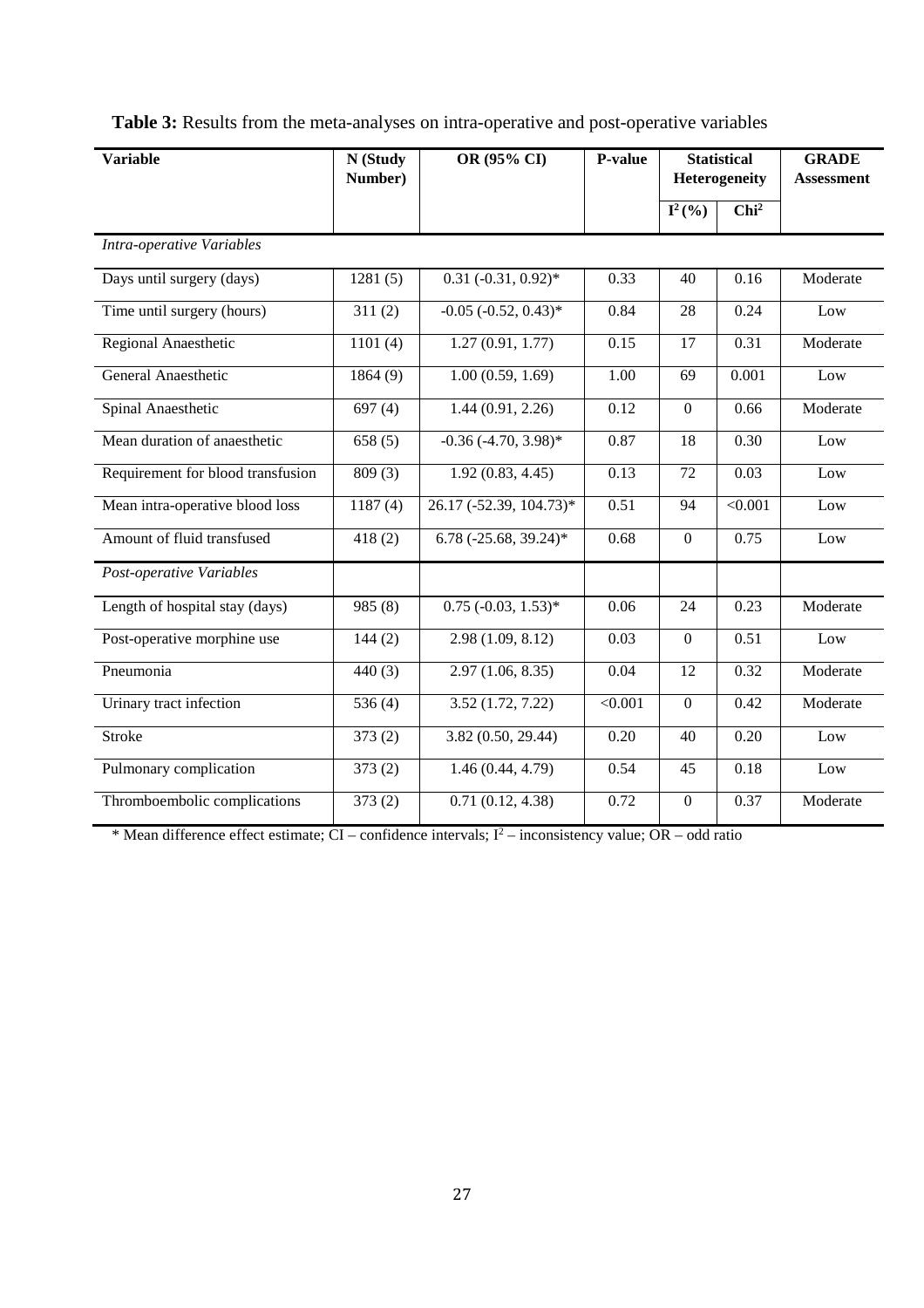## **Supplementary Table 1:** MEDLINE search strategy

- 1. hip/ or hip joint/ or hip.ti,ab.
- 2. exp Hip Fracture/
- 3. ((hip\* or femur\* or femoral\* or trochant\* or pertrochant\* or intertrochant\* or subtrochant\* or intracapsular\* or extracapsular\*) adj4 fracture\*).ti,ab.
- 4. OR/1-3
- 5. (pin\* or nail\* or screw\* or plate\* or arthroplast\* or fix\* or prosthes\*).ti,ab.
- 6. Internal Fixators/ or Bone Screws/ or Fracture Fixation, Internal/ or Bone Plates/ or Bone Nails/
- 7. exp Arthroplasty/ Or Arthroplasty, Replacement, Hip/
- 8. OR/5-7
- 9. exp Delirium/
- 10. Deliri\*.ti,ab.
- 11. Confus\*.ti,ab.
- 12. POCD.ti,ab.
- 13. post-operative cognitive disorder.ti,ab.
- 14. acute confusional state.ti,ab.
- 15. OR/9-14
- 16. exp Pre-operative care/ or Pre-operative Period/
- 17. exp Perioperative care/ or Perioperative Period/
- 18. exp Intraoperative care/ or Intraoperative Period/
- 19. exp Anesthetics, genderal/ or Anesthetics, local anaesthet\* adj2 (regional block or spinal).ti.ab
- 20. OR/16-19
- 21. exp Complications/
- 22. exp. Morbidity/
- 23. exp Blood loss, surgical/
- 24. blood transfus\*.ti.ab.
- 25. exp Length of stay/
- 26. exp Diabetes mellitus/
- 27. exp Hypertension/
- 28. exp Arrhythmias, Cardiac/ or atrial fibrillation/ or Heart arrest/ or Heart Diseases/ or Heart Failure/
- 29. exp Renal insufficiency/
- 30. exp Dementia/
- 31. exp/ Pulmonary Disease, Chronic Obstructive/
- 32. COPD.ti,ab.
- 33. exp Neoplasms/
- 34. Cancer or tumors.ti,ab.
- 35. exp Depression/
- 36. exp Stroke/
- 37. cerebrovascular accident or CVA or vascular accident.ti.ab.
- 38. deep vein thromb\* or DVT or pulmonary embol\* or PE or thromboembol\* or thrombos\*.ti.ab.
- 39. OR/21-38
- 40. AND/4,8,15,20,39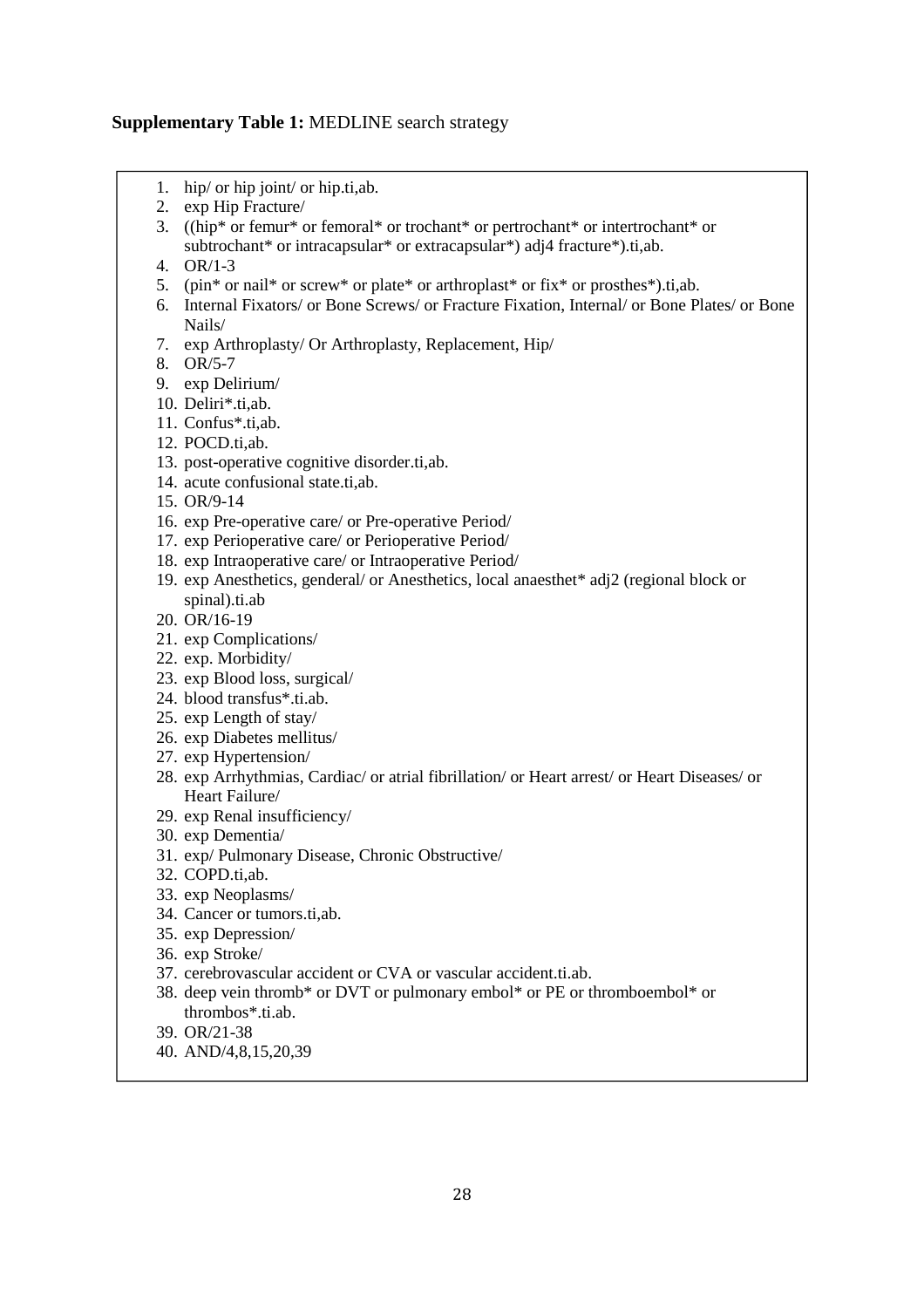|                       | <b>Reporting</b> |                  |                  |                |                  |                | <b>Internal validity (bias)</b><br><b>External</b><br><b>Validity</b> |                |                |                  |                | <b>Internal validity (selection)</b> |              |                | Power          |                |                  |                |                  |              |    |              |                |                |                |              |                |
|-----------------------|------------------|------------------|------------------|----------------|------------------|----------------|-----------------------------------------------------------------------|----------------|----------------|------------------|----------------|--------------------------------------|--------------|----------------|----------------|----------------|------------------|----------------|------------------|--------------|----|--------------|----------------|----------------|----------------|--------------|----------------|
| <b>Criteria/Study</b> | 1                | $\boldsymbol{2}$ | 3                | 4              | 5                | 6              | 7                                                                     | 8              | 9              | 10               | 11             | 12                                   | 13           | 14             | 15             | 16             | 17               | 18             | 19               | 20           | 21 | 22           | 23             | 24             | 25             | 26           | 27             |
| <b>Bitsch</b> (2006)  | $\mathbf{1}$     | $\mathbf{1}$     | -1               | $\overline{0}$ | $\mathbf{1}$     | $\mathbf{1}$   |                                                                       |                | $\overline{0}$ | -1               | 1              | 1                                    | $\mathbf{1}$ | $\Omega$       | $\overline{0}$ | $\mathbf{1}$   | $\mathbf{1}$     | 1              | $\overline{0}$   | 1            |    |              | $\Omega$       | $\Omega$       | $\Omega$       | $\Omega$     | $\overline{0}$ |
| Bjorkelund (2011)     |                  |                  | $\mathbf{0}$     | $\overline{0}$ | 1                | $\mathbf{1}$   |                                                                       | $\overline{0}$ | $\mathbf{1}$   | $\mathbf{1}$     |                | 1                                    | $\mathbf{1}$ | $\overline{0}$ | $\overline{0}$ | $\overline{0}$ | $\mathbf{1}$     |                | $\boldsymbol{0}$ | $\mathbf{1}$ |    |              | $\overline{0}$ | $\overline{0}$ | 1              | $\mathbf{1}$ | $\overline{0}$ |
| Chen (2014)           | -1               |                  | -1               | $\Omega$       | -1               | $\mathbf{1}$   |                                                                       | $\Omega$       | 1              | $\mathbf{1}$     |                | -1                                   | $\mathbf{1}$ | $\Omega$       | $\Omega$       |                | $\mathbf{1}$     |                | $\Omega$         | $\mathbf{1}$ |    |              | $\Omega$       | $\Omega$       | $\Omega$       | 1            | $\Omega$       |
| Chrispal (2010)       | 1                |                  | -1               |                | $\overline{2}$   | $\mathbf{1}$   | $\boldsymbol{0}$                                                      |                | $\mathbf{1}$   | -1               | $\Omega$       | $\overline{0}$                       | $\mathbf{1}$ | $\overline{0}$ | $\overline{0}$ |                | $\mathbf{1}$     | $\mathbf{1}$   | $\overline{0}$   | 1            |    |              | $\overline{0}$ | $\mathbf{0}$   | $\mathbf{1}$   | 1            | $\overline{0}$ |
| Dolan (2000)          | 1                | $\mathbf{1}$     | $\overline{1}$   | $\overline{0}$ | 1                | $\mathbf{1}$   |                                                                       |                | $\mathbf{1}$   | $\overline{1}$   | $\mathbf{1}$   | $\mathbf{1}$                         | $\mathbf{1}$ | $\overline{0}$ | $\overline{0}$ | $\mathbf{1}$   | $\overline{1}$   | $\mathbf{1}$   | $\overline{0}$   | 1            |    | $\mathbf{1}$ | $\overline{0}$ | $\Omega$       | 1              | $\mathbf{1}$ | $\overline{0}$ |
| Edlund (2001)         | $\mathbf{1}$     | $\mathbf{1}$     | $\mathbf{0}$     | $\mathbf{1}$   | $\theta$         | $\mathbf{1}$   | -1                                                                    | $\Omega$       | $\mathbf{1}$   | $\overline{1}$   | $\Omega$       | $\overline{0}$                       | $\mathbf{1}$ | $\Omega$       | $\Omega$       | $\mathbf{1}$   | $\overline{1}$   | $\mathbf{1}$   | $\overline{0}$   | $\mathbf{1}$ | -1 | -1           | $\Omega$       | $\theta$       | $\overline{0}$ | $\mathbf{1}$ | $\overline{0}$ |
| Fortes-Filho (2016)   | 1                | 1                | -1               | $\Omega$       | $\overline{0}$   | $\mathbf{1}$   |                                                                       | $\overline{0}$ | $\mathbf{0}$   | -1               | 1              | 1                                    | $\mathbf{1}$ | $\overline{0}$ | $\overline{0}$ | $\mathbf{1}$   | $\mathbf{1}$     | 1              | $\overline{0}$   | 1            |    |              | $\overline{0}$ | $\theta$       | $\overline{0}$ | $\mathbf{1}$ | $\overline{0}$ |
| Freter (2005)         | 1                |                  | $\boldsymbol{0}$ | $\overline{0}$ | $\boldsymbol{0}$ | $\mathbf{1}$   |                                                                       | $\overline{0}$ | $\mathbf{1}$   | $\boldsymbol{0}$ | 1              | $\mathbf{1}$                         | $\mathbf{1}$ | $\overline{0}$ | $\overline{0}$ | 1              | $\boldsymbol{0}$ | 1              | $\boldsymbol{0}$ | $\mathbf{1}$ |    |              | $\mathbf{0}$   | $\theta$       | $\overline{0}$ | $\mathbf{1}$ | $\overline{0}$ |
| Furlaneto (2006)      | -1               | $\mathbf{1}$     | $\Omega$         | $\Omega$       | $\theta$         | $\mathbf{1}$   | -1                                                                    | $\Omega$       | -1             | $\mathbf{1}$     | $\overline{1}$ | $\mathbf{1}$                         | $\mathbf{1}$ | $\Omega$       | $\overline{0}$ | -1             | $\Omega$         |                | $\mathbf{0}$     | 1            | -1 |              | $\Omega$       | $\theta$       | $\overline{0}$ | $\mathbf{1}$ | $\overline{0}$ |
| Galanakis (2001)      | $\mathbf{1}$     | $\mathbf{1}$     | -1               | $\overline{0}$ | 1                | $\mathbf{1}$   | $\mathbf{1}$                                                          | $\overline{0}$ | 1              | $\mathbf{1}$     | $\mathbf{1}$   | 1                                    | $\mathbf{1}$ | $\overline{0}$ | $\overline{0}$ | 1              | $\mathbf{1}$     | 1              | $\overline{0}$   | 1            |    |              | $\mathbf{0}$   | $\Omega$       | $\overline{0}$ | $\mathbf{1}$ | $\overline{0}$ |
| Goldenberg (2006)     | $\mathbf{1}$     | $\overline{0}$   | $\Omega$         | $\overline{0}$ | $\mathbf{0}$     | $\overline{0}$ | $\overline{0}$                                                        | $\overline{0}$ | $\mathbf{1}$   | $\mathbf{1}$     | $\mathbf{1}$   | $\mathbf{1}$                         | $\mathbf{1}$ | $\overline{0}$ | $\overline{0}$ | $\mathbf{1}$   | $\mathbf{1}$     | $\mathbf{1}$   | $\overline{0}$   | $\mathbf{1}$ |    | $\mathbf{1}$ | $\overline{0}$ | $\theta$       | $\Omega$       | $\Omega$     | $\overline{0}$ |
| Guo (2016)            | $\mathbf{1}$     | $\mathbf{1}$     | $\mathbf{1}$     | $\mathbf{1}$   | 1                | $\mathbf{1}$   | -1                                                                    | $\overline{0}$ | $\mathbf{1}$   | -1               | $\mathbf{1}$   | 1                                    | $\mathbf{1}$ | $\overline{0}$ | $\overline{0}$ | $\overline{0}$ | $\overline{0}$   | 1              | $\overline{0}$   | $\mathbf{1}$ | -1 | -1           | $\overline{0}$ | $\Omega$       | $\overline{0}$ | $\mathbf{1}$ | $\overline{0}$ |
| Ilango 2016)          | 1                | $\mathbf{1}$     | -1               | $\mathbf{1}$   | $\overline{2}$   | $\mathbf{1}$   |                                                                       |                | $\mathbf{1}$   | -1               | 1              | 1                                    | $\mathbf{1}$ | $\overline{0}$ | $\overline{0}$ | $\overline{0}$ | -1               | $\overline{0}$ | $\mathbf{1}$     | 1            |    |              | $\Omega$       | $\Omega$       | $\Omega$       | $\Omega$     | $\overline{0}$ |
| Juliebø $(2009)$      | $\mathbf{1}$     | $\mathbf{1}$     | $\mathbf{1}$     | $\overline{0}$ | 1                | $\mathbf{1}$   |                                                                       | $\overline{0}$ | 1              | -1               | $\mathbf{1}$   | 1                                    | $\mathbf{1}$ | $\Omega$       | $\overline{0}$ | $\mathbf{1}$   | -1               | 1              | $\overline{0}$   | $\mathbf{1}$ |    |              | $\Omega$       | $\Omega$       | 1              | $\mathbf{1}$ | $\Omega$       |
| Kalisvaart (2006)     | $\mathbf{1}$     | 1                | $\mathbf{1}$     | $\overline{0}$ | 1                | $\mathbf{1}$   | $\mathbf{1}$                                                          | $\overline{0}$ | $\mathbf{1}$   | $\mathbf{1}$     |                | 1                                    | $\mathbf{1}$ | $\overline{0}$ | $\overline{0}$ |                | $\overline{0}$   |                | $\overline{0}$   | $\mathbf{1}$ |    |              | $\overline{0}$ | $\mathbf{0}$   | $\overline{0}$ | $\mathbf{1}$ | $\overline{0}$ |
| Lee $(2011)$          | $\mathbf{1}$     | $\mathbf{1}$     | -1               |                | $\overline{2}$   | $\mathbf{1}$   |                                                                       | $\Omega$       | 1              | $\mathbf{1}$     | 1              | $\mathbf{1}$                         | $\mathbf{1}$ | $\overline{0}$ | $\overline{0}$ | 1              | $\mathbf{1}$     | $\mathbf{1}$   | $\overline{0}$   | 1            |    |              | $\Omega$       | $\mathbf{0}$   | 1              | $\mathbf{1}$ | $\Omega$       |
| Luger (2014)          | $\mathbf{1}$     | $\mathbf{1}$     | $\mathbf{1}$     |                | 1                | $\mathbf{1}$   |                                                                       |                | 1              | $\mathbf{1}$     |                | $\mathbf{0}$                         | $\mathbf{1}$ | $\overline{0}$ | $\overline{0}$ | $\mathbf{1}$   | $\mathbf{1}$     |                | $\mathbf{0}$     | $\mathbf{1}$ |    |              | $\mathbf{0}$   | $\theta$       | $\Omega$       |              | $\Omega$       |

**Supplementary Table 2:** Downs and Black quality assessment results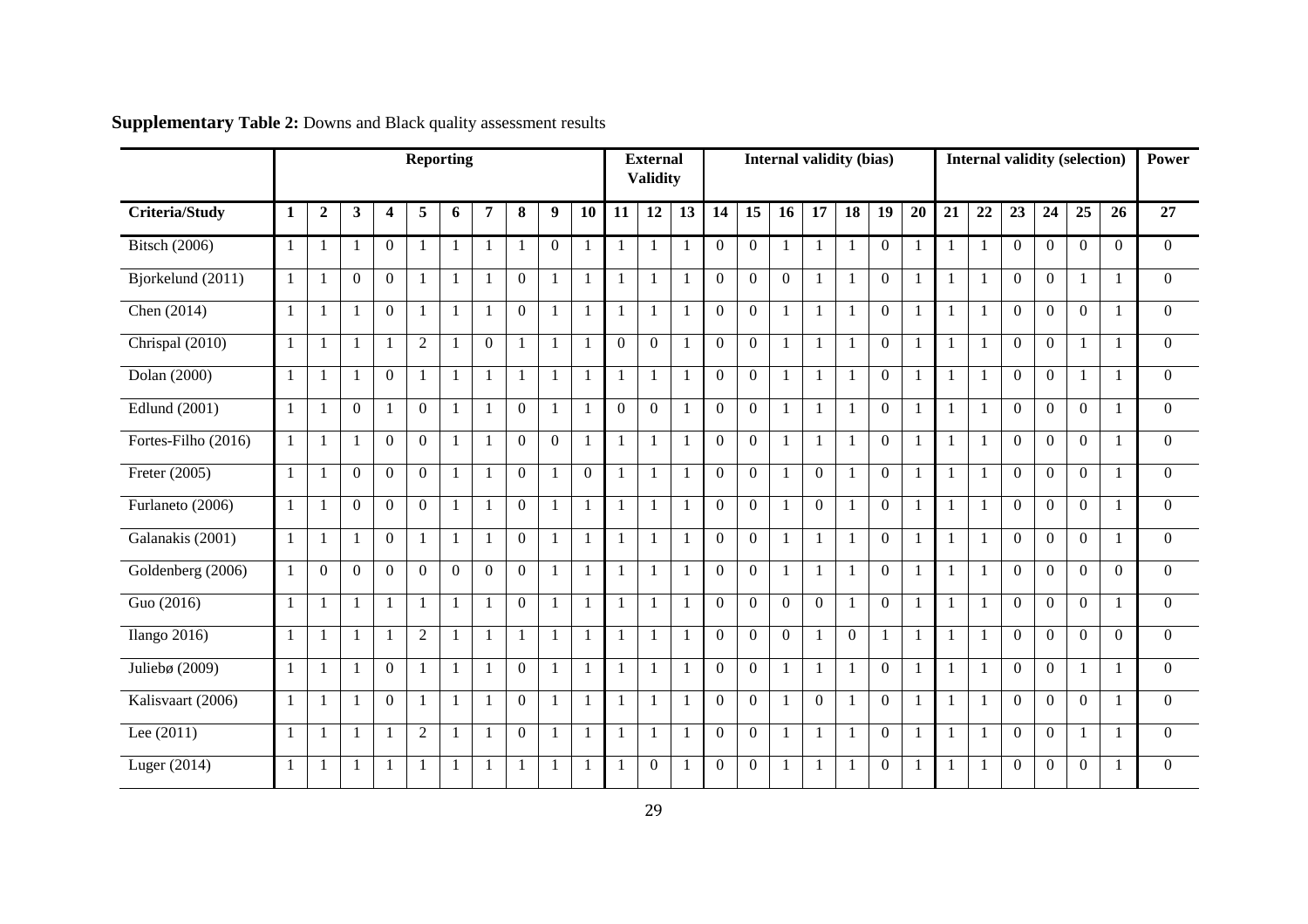| Liu (2014)               |              | $\overline{0}$ | $\overline{0}$ |                |                |          | $\overline{0}$ |                |                |          |                |              | $\overline{0}$ | $\overline{0}$ |                |                |          | $\overline{0}$ |              |                | $\boldsymbol{0}$ | $\mathbf{0}$     |          |          | $\mathbf{0}$   |
|--------------------------|--------------|----------------|----------------|----------------|----------------|----------|----------------|----------------|----------------|----------|----------------|--------------|----------------|----------------|----------------|----------------|----------|----------------|--------------|----------------|------------------|------------------|----------|----------|----------------|
| Marcantonio (2000)       |              |                | $\overline{0}$ | $\overline{0}$ | $\overline{0}$ |          |                |                |                |          |                | $\mathbf{1}$ | $\theta$       | $\overline{0}$ |                | $\overline{0}$ |          | $\overline{0}$ |              |                | $\overline{0}$   | $\overline{0}$   | $\theta$ |          | $\overline{0}$ |
| Meziere (2013)           | $\mathbf{1}$ | $\overline{0}$ | $\overline{0}$ | $\overline{0}$ | $\mathbf{1}$   |          |                | $\mathbf{1}$   | $\mathbf{1}$   |          |                | $\mathbf{1}$ | $\overline{0}$ | $\Omega$       |                | $\overline{0}$ |          | $\overline{0}$ | $\mathbf{1}$ | $\overline{1}$ | $\overline{0}$   | $\overline{0}$   |          |          | $\overline{0}$ |
| Morrison (2003)          |              |                | $\mathbf{0}$   | $\overline{2}$ | 1              |          |                |                | 1              |          |                | $\mathbf{1}$ | $\theta$       | $\theta$       |                | $\mathbf{1}$   |          | $\overline{0}$ | $\mathbf{1}$ | $\overline{1}$ | $\Omega$         | $\mathbf{0}$     |          |          | $\overline{0}$ |
| Nie $(2012)$             |              | $\theta$       | $\theta$       | $\theta$       | 1              |          | $\theta$       |                | 1              |          |                | $\mathbf{1}$ | $\overline{0}$ | $\Omega$       | $\overline{0}$ | 1              |          | $\overline{0}$ |              |                | $\Omega$         | $\boldsymbol{0}$ | $\Omega$ |          | $\overline{0}$ |
| Papadopoulos (2012)      |              | $\overline{0}$ | $\overline{0}$ | $\overline{0}$ | 1              |          | $\overline{0}$ | 1              | $\mathbf{1}$   |          |                | $\mathbf{1}$ | $\theta$       | $\overline{0}$ |                | 1              |          | $\overline{0}$ | $\mathbf{1}$ |                | $\overline{0}$   | $\overline{0}$   | $\Omega$ |          | $\Omega$       |
| Radinovic (2014)         |              | $\mathbf{1}$   | $\overline{0}$ |                | $\mathbf{1}$   |          | 1              |                | $\mathbf{1}$   |          |                | $\mathbf{1}$ | $\Omega$       | $\mathbf{0}$   |                | $\mathbf{0}$   |          | $\overline{0}$ |              |                | $\Omega$         | $\mathbf{0}$     |          |          | $\overline{0}$ |
| Santana Santos<br>(2005) | 1            | $\mathbf{1}$   | $\Omega$       | $\mathbf{1}$   | $\mathbf{1}$   |          | $\overline{0}$ | $\mathbf{1}$   | $\mathbf{1}$   |          | $\overline{0}$ | $\mathbf{1}$ | $\mathbf{O}$   | $\overline{0}$ |                | 1              |          | $\overline{0}$ | $\mathbf{1}$ | $\mathbf{1}$   | $\overline{0}$   | $\overline{0}$   |          |          | $\overline{0}$ |
| Schuurmans (2003)        |              |                | $\Omega$       | 2              | $\mathbf{1}$   |          |                |                | $\mathbf{1}$   | $\Omega$ | $\theta$       | $\mathbf{1}$ | $\Omega$       | $\Omega$       |                | 1              |          | $\overline{0}$ |              |                | $\Omega$         | $\overline{0}$   | $\Omega$ |          | $\overline{0}$ |
| Shen $(2013)$            |              |                | $\overline{0}$ | $\theta$       | 1              |          | $\overline{0}$ |                | $\mathbf{1}$   | $\Omega$ | $\overline{0}$ | $\theta$     | $\theta$       | $\Omega$       |                | 1              | $\Omega$ | $\overline{0}$ | $\mathbf{1}$ |                | $\theta$         | $\theta$         | $\theta$ |          | $\Omega$       |
| Wang (2015)              |              |                | $\theta$       | $\theta$       | $\mathbf{1}$   |          | $\theta$       |                |                |          |                | $\mathbf{1}$ | $\Omega$       | $\theta$       |                | $\mathbf{1}$   |          | $\Omega$       |              |                | $\Omega$         | $\theta$         |          |          | $\Omega$       |
| Wang (2008)              | $\mathbf{1}$ | $\overline{0}$ | $\Omega$       | $\overline{0}$ | $\overline{0}$ | $\Omega$ | $\Omega$       | $\overline{0}$ | $\overline{0}$ |          |                | $\mathbf{1}$ | $\theta$       | $\theta$       | $\theta$       | $\mathbf{1}$   |          |                | $\mathbf{1}$ | $\mathbf{1}$   | $\theta$         | $\overline{0}$   | $\Omega$ | $\Omega$ | $\Omega$       |
| Watne (2014)             |              | $\theta$       |                | $\Omega$       | $\mathbf{1}$   |          | $\Omega$       |                |                |          |                | $\mathbf{1}$ | $\theta$       | $\theta$       |                | 1              |          | $\Omega$       |              |                | $\theta$         | $\theta$         | $\Omega$ |          | $\Omega$       |
| Westhoff (2013)          |              |                |                |                | $\mathbf{1}$   |          |                | $\overline{0}$ | $\overline{0}$ |          |                | $\mathbf{1}$ | $\theta$       | $\Omega$       |                | 1              |          | $\Omega$       |              |                | $\Omega$         | $\theta$         | $\Omega$ | $\Omega$ | $\overline{0}$ |
| Zakriya (2002)           |              |                | $\mathbf{0}$   | $\overline{0}$ | $\overline{0}$ |          | $\overline{0}$ |                |                |          |                | $\mathbf{1}$ | $\mathbf{0}$   | $\Omega$       |                | $\mathbf{1}$   |          | $\mathbf{0}$   | 1            |                | $\overline{0}$   | $\boldsymbol{0}$ | $\theta$ |          | $\Omega$       |

NA – Not applicable; T – Total

Critical Appraisal Items:

- 1. Is the hypothesis/aim/objective of the study clearly described?
- 2. Are the main outcomes to be measured clearly described in the Introduction or Methods section? 3. Are the characteristics of the patients included in the study clearly described?
- 
- 4. Are the interventions of interest clearly described?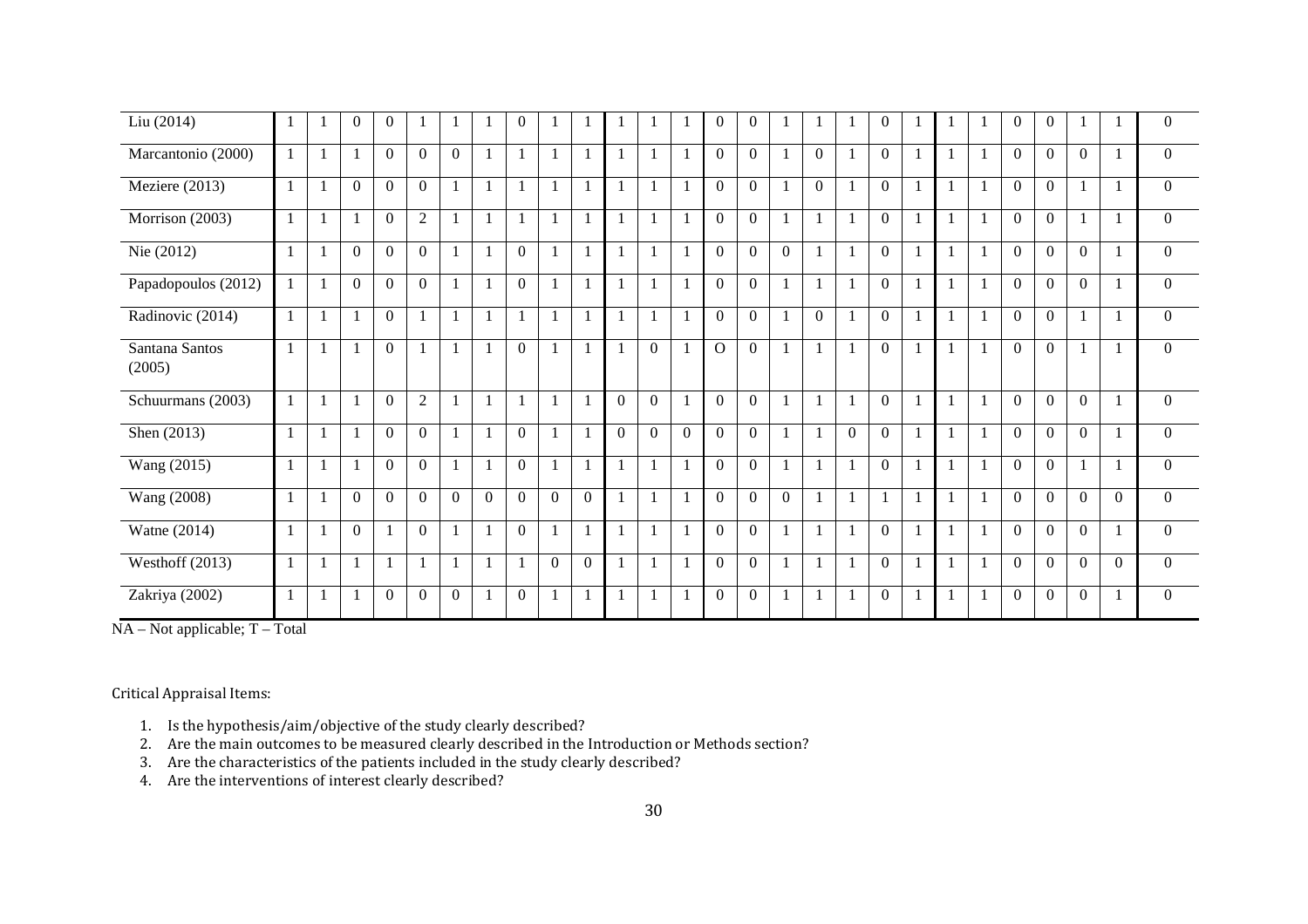- 5. Are the distributions of principal confounders in each group of subjects to be compared clearly described?
- 6. Are the main findings of the study clearly described?
- 7. Does the study provide estimates of the random variability in the data for the main outcomes?
- 8. Have all important adverse events that may be a consequence of the intervention been reported?
- 9. Have the characteristic of patients lost to follow-up been described?
- 10. Have actual probability values been reported (e.g. 0,035 rather than <0.05) for the main outcomes except where the probability value is less than 0.001?
- 11. Were the subjects asked to participate in the study representative of the entire population from which they were recruited?
- 12. Were those subjects who were prepared to participate representative of the entire population from which they were recruited?
- 13. Were the staff, places and facilitates where the patients were treated, representative of the treatment the majority of patients received?
- 14. Was an attempt made to blind study subjects to the intervention they have received?
- 15. Was an attempt made to blind those measuring the main outcomes of the intervention?
- 16. If any of the results of the study were based on "data dreading" was this made clear?
- 17. In trials and cohort studies, were the analyses adjust for different lengths of follow-up of patients, or in case-control studies, is the time period between the intervention and outcome the same for cases and controls?
- 18. Were the statistical tests used to assess the main outcome appropriate?
- 19. Was compliance with the intervention/s reliable?
- 20. Were the main outcome measures used accurate (valid and reliable)?
- 21. Were the patients in different intervention groups (trials and cohort studies) or were the cases and controls (case-control studies) recruited from the same population?
- 22. Were study subjects in different intervention groups (trials and cohort studies) or were the cases and controls (case-control studies) recruited over thesame time?
- 23. Were study subjects randomized to intervention groups?
- 24. Was the randomized intervention assignment concealed from both patients and health care staff until recruitment was complete and irrevocable?
- 25. Was there adequate adjustment for confounding in the analyses from which the main findings were drawn?
- 26. Were losses of patients to follow-up taken into account?
- 27. Did the study have sufficient power to detect a clinically important effect where the probability value for a difference being due to chance <5%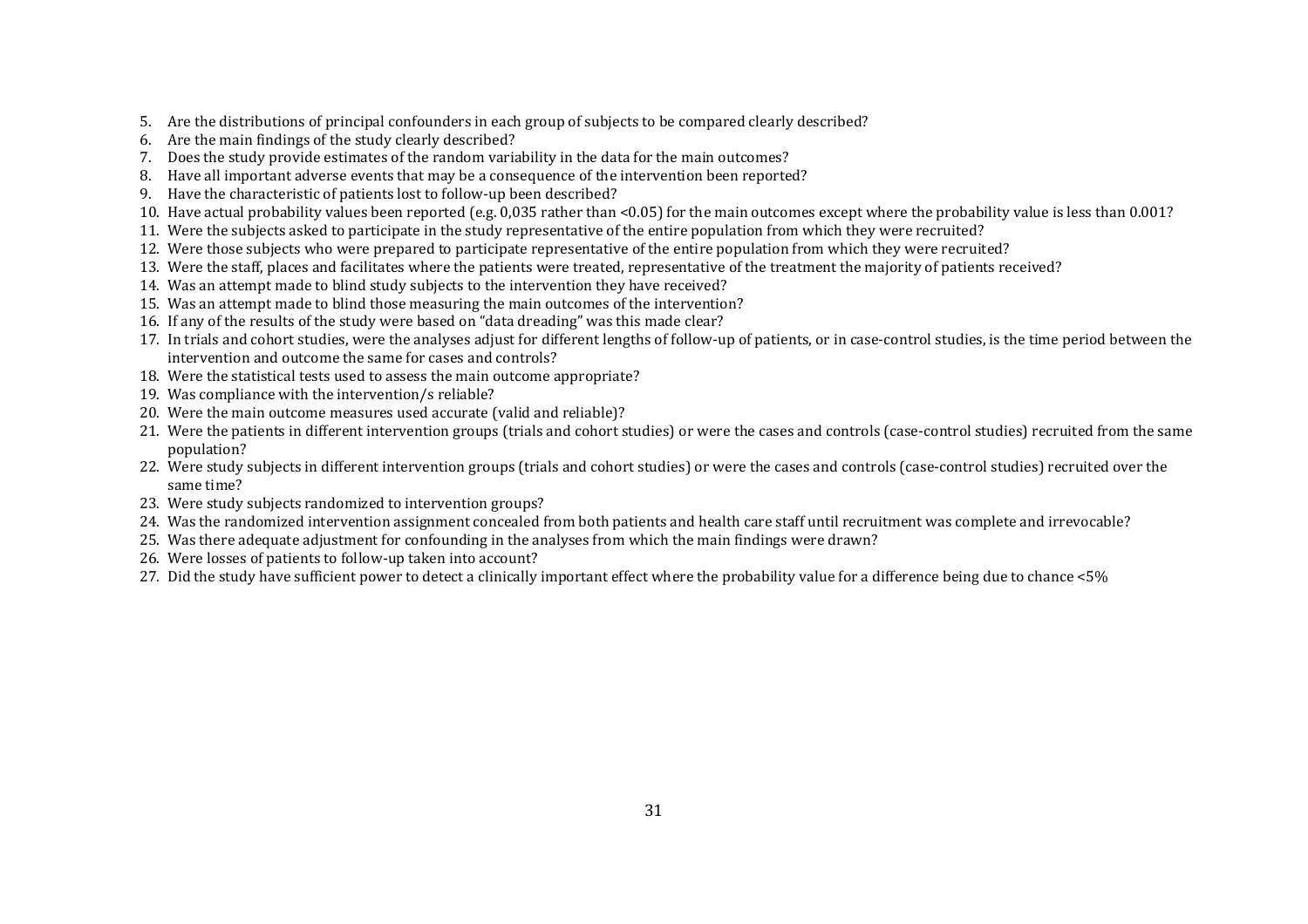**Supplementary Figure 1:** Funnel plot assessing for the risk of small sample size publication bias.

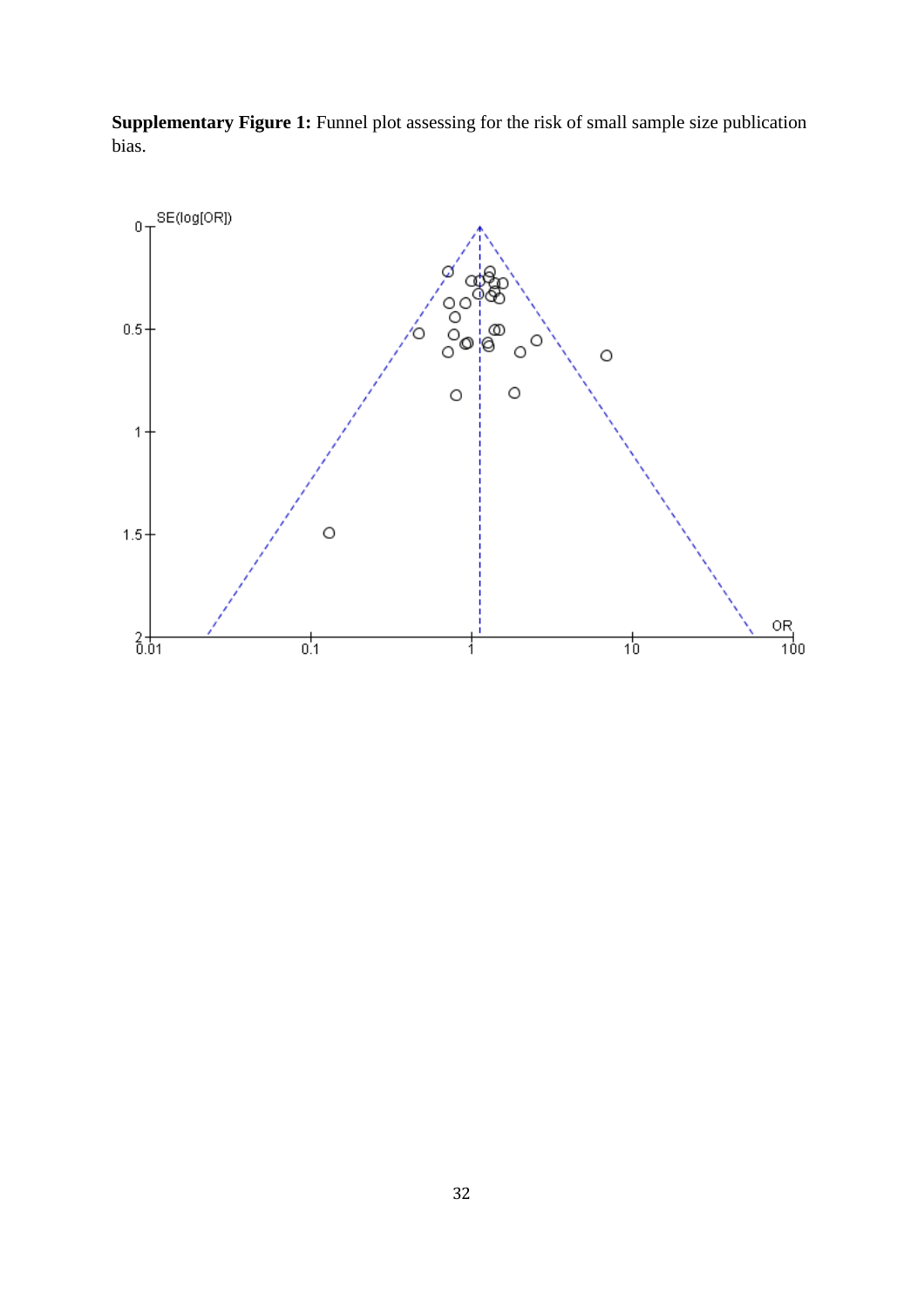**Supplementary Figure 2:** Forest plot assessing probability of experiencing post-operative delirium when assessed by when the individual lived in a care home institution on-admission.

|                                                                                                            | <b>Delirium</b> |              | <b>No Delirium</b> |       |             | <b>Odds Ratio</b>   |      | <b>Odds Ratio</b>                    |
|------------------------------------------------------------------------------------------------------------|-----------------|--------------|--------------------|-------|-------------|---------------------|------|--------------------------------------|
| <b>Study or Subgroup</b>                                                                                   | Events          | <b>Total</b> | Events             | Total | Weight      | M-H, Random, 95% CI |      | M-H, Random, 95% CI                  |
| Bitsch 2006                                                                                                | 9               | 31           | 10                 | 65    | 8.5%        | 2.25 [0.81, 6.29]   |      |                                      |
| Bjorkelund 2011                                                                                            | 116             | 220          | 38                 | 200.  | 16.0%       | 4.76 [3.06, 7.39]   |      |                                      |
| Galanakis 2001                                                                                             |                 | 25           | 2                  | 80    | 4.4%        | 15.17 [2.90, 79.20] |      |                                      |
| llango 2016                                                                                                | 60              | 172          | 26                 | 146   | 14.8%       | 2.47 [1.46, 4.19]   |      |                                      |
| Juliebo 2009                                                                                               | 14              | 68           | 8                  | 119   | 9.5%        | 3.60 [1.42, 9.09]   |      |                                      |
| Luger 2014                                                                                                 | 4               | 18           | 61                 | 259.  | 7.4%        | 0.93 [0.29, 2.92]   |      |                                      |
| Marcantonio 2000                                                                                           | 6               | 52           | 3                  | 74    | 5.4%        | 3.09 (0.74, 12.96)  |      |                                      |
| Morrison 2003                                                                                              | 15              | 86           | 49                 | 455.  | 13.2%       | 1.75 [0.93, 3.29]   |      |                                      |
| Santos 2005                                                                                                | 12              | 19           | 3                  | 15    | 4.8%        | 6.86 [1.42, 33.01]  |      |                                      |
| Schuurmans 2003                                                                                            | 8               | 18           | 21                 | 74    | 8.2%        | 2.02 [0.70, 5.82]   |      |                                      |
| Westhoff 2013                                                                                              | 8               | 23           | 13                 | 38    | 7.9%        | 1.03 [0.35, 3.05]   |      |                                      |
| <b>Total (95% CI)</b>                                                                                      |                 | 732          |                    |       | 1525 100.0% | 2.65 [1.79, 3.92]   |      |                                      |
| Total events                                                                                               | 259.            |              | 234                |       |             |                     |      |                                      |
| Heterogeneity: Tau <sup>2</sup> = 0.20; Chi <sup>2</sup> = 20.80, df = 10 (P = 0.02); l <sup>2</sup> = 52% |                 |              |                    |       |             |                     | 0.01 | 0 <sup>1</sup><br>100<br>10          |
| Test for overall effect: Z = 4.87 (P < 0.00001).                                                           |                 |              |                    |       |             |                     |      | Favours Delirium Favours No Delirium |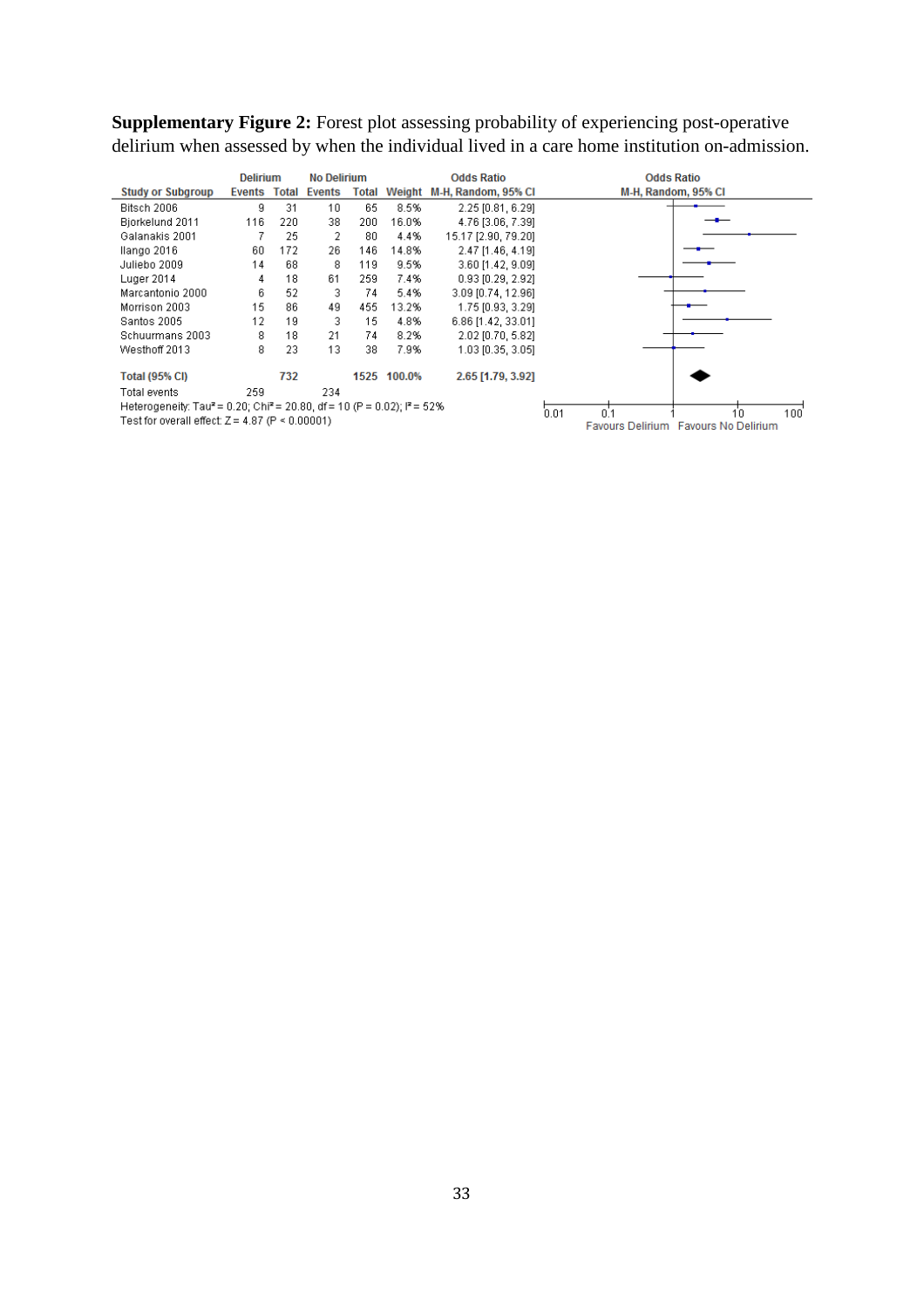**Supplementary Figure 3:** Forest plot assessing probability of experiencing post-operative delirium when assessed by presence of dementia on-admission.

|                                                                         | <b>Delirium</b> |       | <b>No Delirium</b> |       |             | <b>Odds Ratio</b>   | <b>Odds Ratio</b>                                                 |
|-------------------------------------------------------------------------|-----------------|-------|--------------------|-------|-------------|---------------------|-------------------------------------------------------------------|
| <b>Study or Subgroup</b>                                                | Events          | Total | Events             | Total | Weight      | M-H, Fixed, 95% CI  | M-H, Fixed, 95% CI                                                |
| Bitsch 2006                                                             | 12              | 31    | 10                 | 65    | 6.1%        | 3.47 [1.29, 9.33]   |                                                                   |
| Biorkelund 2011                                                         | 93              | 220   | 11                 | 200   | 10.3%       | 12.58 [6.48, 24.44] |                                                                   |
| Chrispal 2010                                                           | 4               | 17    | 7                  | 64    | 3.5%        | 2.51 [0.64, 9.84]   |                                                                   |
| Fortes-Filho 2016                                                       | 14              | 61    | 6                  | 86    | 5.9%        | 3.97 [1.43, 11.04]  |                                                                   |
| Freter 2005                                                             | 21              | 24    | 28                 | 76    | 2.6%        | 12.00 [3.28, 43.87] |                                                                   |
| llango 2016                                                             | 120             | 172   | 32                 | 146   | 16.1%       | 8.22 [4.94, 13.68]  |                                                                   |
| Juliebo 2009                                                            | 35              | 58    | 29                 | 114   | 12.0%       | 4.46 [2.27, 8.75]   |                                                                   |
| Liu 2014                                                                | 19              | 72    | 14                 | 145   | 10.5%       | 3.35 [1.57, 7.18]   |                                                                   |
| Marcantonio 2000                                                        | 33              | 52    | 17                 | 74    | 7.9%        | 5.82 [2.66, 12.73]  |                                                                   |
| Morrison 2003                                                           | 72              | 86    | 225                | 455   | 17.9%       | 5.26 [2.88, 9.59]   |                                                                   |
| Santos 2005                                                             | g               | 19    | 2                  | 15    | 1.8%        | 5.85 [1.03, 33.33]  |                                                                   |
| Wang 2015                                                               | 11              | 23    | 15                 | 80    | 5.4%        | 3.97 [1.47, 10.71]  |                                                                   |
| <b>Total (95% CI)</b>                                                   |                 | 835   |                    |       | 1520 100.0% | 6.07 [4.84, 7.62]   |                                                                   |
| Total events                                                            | 443             |       | 396                |       |             |                     |                                                                   |
| Heterogeneity: Chi <sup>2</sup> = 14.62, df = 11 (P = 0.20); $P = 25\%$ |                 |       |                    |       |             |                     |                                                                   |
| Test for overall effect: $Z = 15.59$ (P < 0.00001)                      |                 |       |                    |       |             |                     | 0.01<br>n 1<br>1'n<br>100<br>Favours Delirium Favours No Delirium |
|                                                                         |                 |       |                    |       |             |                     |                                                                   |